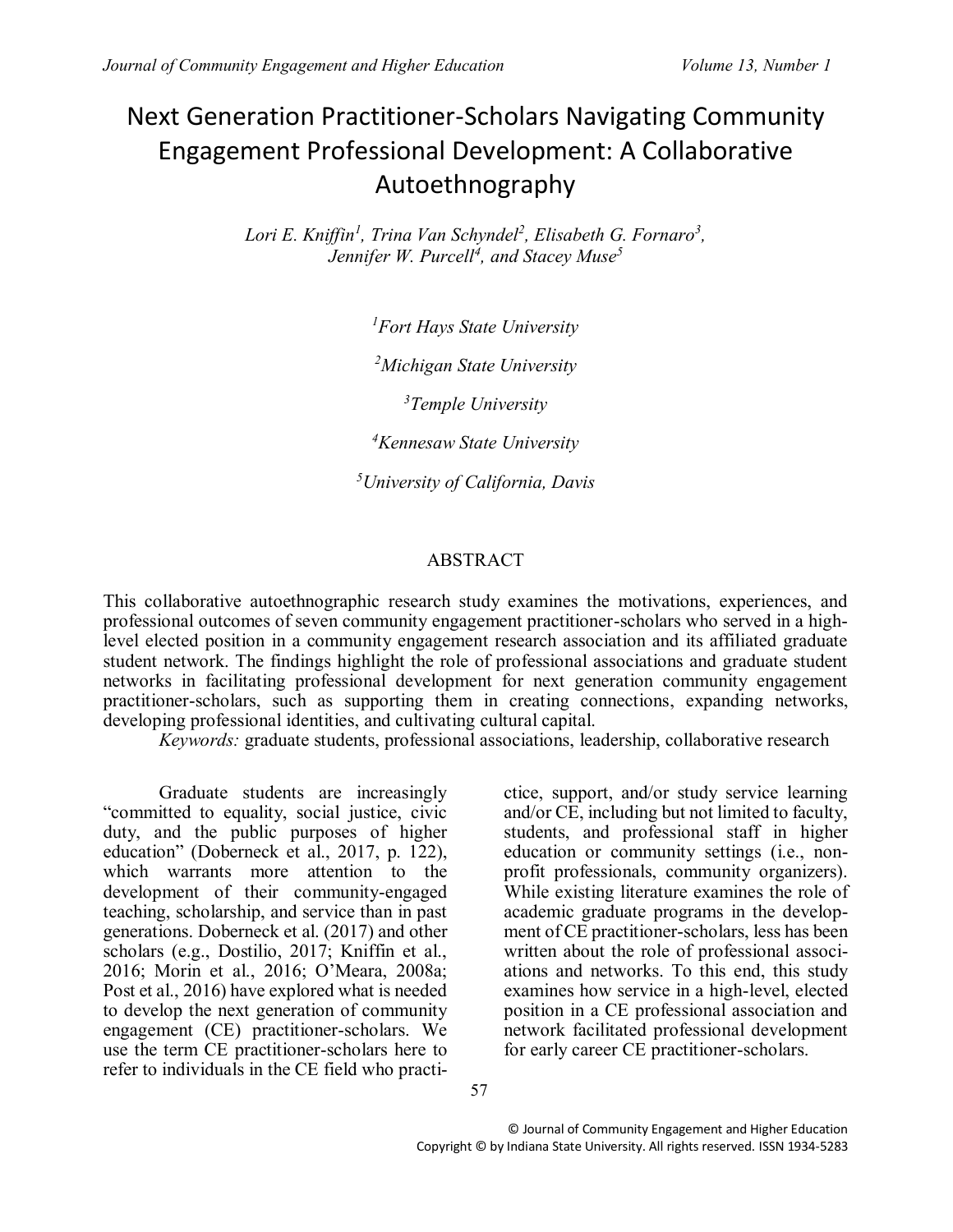Specifically, this exploratory qualitative research study examined the motivations, experiences, and professional outcomes of individuals who served as chair and chair-elect of the International Association on Research in Service-Learning and Community Engagement (IARSLCE) Graduate Student Network (GradSN). As an affiliate member interest group of IARSLCE, the mission of the GradSN is to cultivate a community of emerging scholars in the field of service learning and community engagement (SLCE), which is accomplished through professional development, mentorship, and networking opportunities (IARSLCE, n.d.). The GradSN was established in 2008, and as of the completion of this study, seven individuals served as chair or chair-elect of the network<sup>1</sup>.

Responsibilities of and learning opportunities for the chair include, but are not limited to:

• convening a group of graduate students virtually;

• serving on the IARSLCE board and liaising between graduate students and the board;

• learning about association policies and politics;

• serving on additional committees or projects as appropriate;

• supporting annual conference planning; and

• mentoring and supporting successors in the chair role and other elected roles.

By examining the responsibilities, opportunities, and related experiences of those who served as chair, our study presents a more nuanced understanding of the extent to which positional leadership (i.e., formal roles) in a CE professional association and network facilitated professional development for CE practitioner-scholars.

We begin by situating our study within current literature on the professional development of early career CE practitioner-scholars

 $\overline{a}$ 

and graduate students. Next, we describe the study's research design and approach to data analysis. We then present the findings and discuss three major themes that emerged, as well as the strengths and limitations of the study. Lastly, we discuss implications and provide recommendations for practice and research.

### **BACKGROUND**

The impetus for this study primarily came from our experiences as chair of the GradSN. Four of us—a chair-elect, chair, immediate past-chair, and former chair—were on a conference call to discuss a GradSN strategic plan. While working on the strategic plan together, we began reflecting on our experiences with the network and association, from which surfaced that we each professionally benefited from our time as chair (and even chair-elect). For example, we developed relevant knowledge and skills and connected to mentors that helped us further our professional careers in CE. As CE practitioner-scholars, we were also aware of scholarly work being done around competency development for CE practitioner-scholars and also for graduate students interested in CE. Competency development is a growing area of focus within the CE field, including the recent development of CE competencies for graduate and professional students (Doberneck et al., 2017) and early career community engagement professionals (Dostilio, 2017). While identifying what competencies are needed for the professional development of CE practitioner-scholars is necessary, it is not enough. We must also examine, in more depth, the ways those competencies—and professional development in general—are fostered.

While many established CE practitioner-scholars adopted a CE emphasis in their research, teaching, and practice mid-tolate career, the current research and the authors' experiences suggest "next-

58

<sup>1</sup> Five of the seven chairs are also authors of this article. Therefore, we use first person when discussing the participants of the study.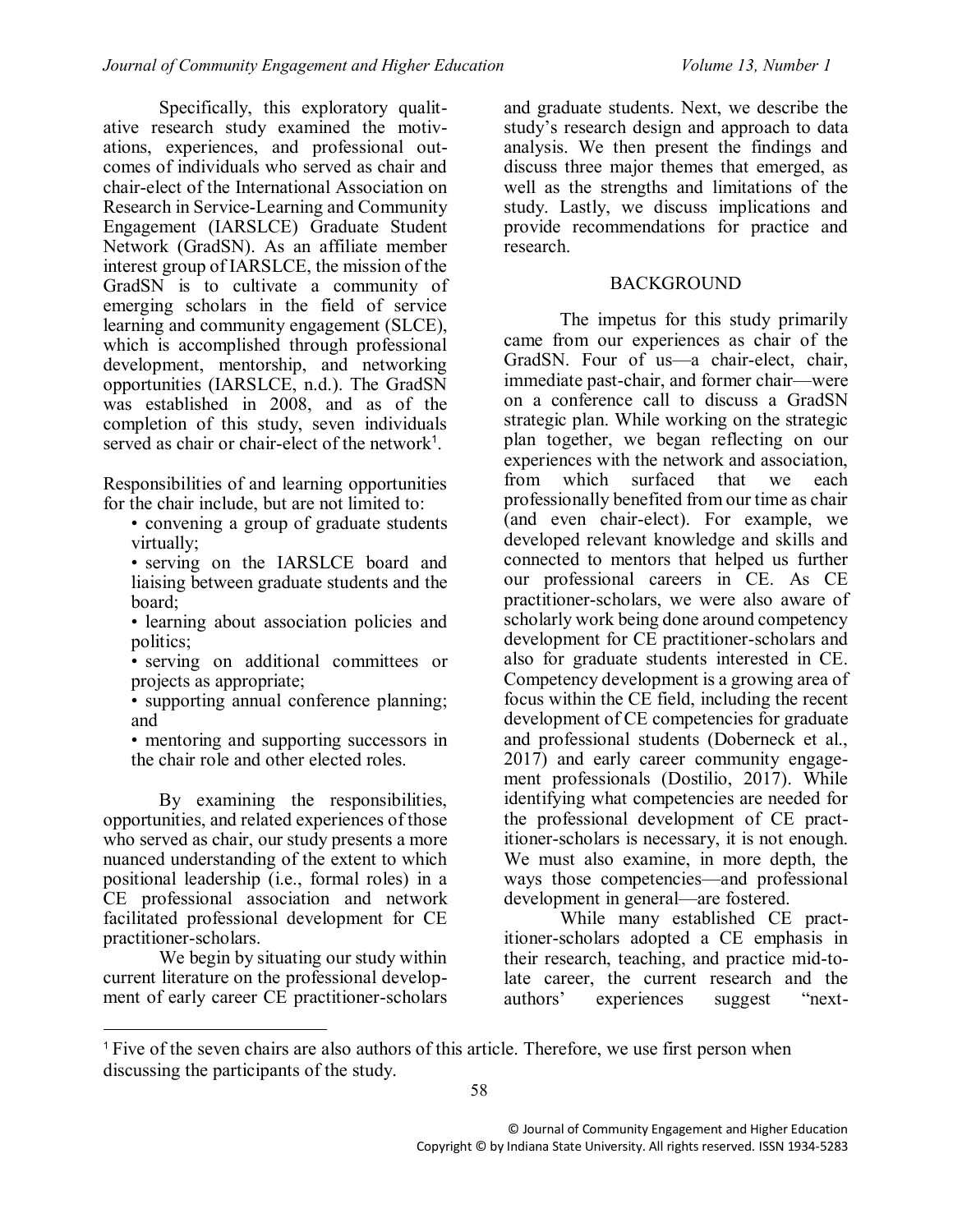generation" practitioner-scholars choose to integrate CE into their scholarship and practice in earlier stages of their career (Post et al., 2016). Socialization toward CE scholarship and practice can begin early on in academic graduate programs, as well as extend into participation in professional networks and associations (O'Meara, 2008a). Morin et al. (2016) note a recent positive trend indicating more graduate students are completing CE dissertations, engaging in interdisciplinary research, and joining CE networks and associations than a decade ago. Despite progress in these areas, challenges remain for both early career CE practitioner-scholars and graduate students to find opportunities to develop professionally.

Drawing from our own experiences, we know that prior to entering graduate school, CE practitioner-scholars may encounter difficulty selecting a graduate program open to CE scholarship. Graduate students may also find difficulty choosing advisors and developing committees that have the skills and knowledge to understand and support CE dissertations (Franz, 2013; Jaeger et al., 2011). Differences in the norms and expectations from various degree programs and fields present additional hurdles. Community engagement dissertations can be found in higher numbers in certain fields of study (e.g., education and public health) than in other fields, perhaps because professional degree programs in these fields often have a strong community presence (Jaeger et al., 2014). However, DelNero (2017) found that in other fields, such as biomedical engineering, CE is implicitly in tension with conventional scholarship or even discouraged, potentially leading emerging practitioner-scholars to "perpetuate traditional attitudes toward teaching, research, and service" (p. 105). Moreover, graduate students committed to CE must navigate and attempt to integrate the field of CE and their field of study. This includes mastering the foundational scholarship of engagement and collaboration, as well as foundational scholarship in their disciplinary field (Doberneck et al., 2017).

Further, even if graduate students are able to pursue CE research or teaching opportunities within their graduate program, continuing to do so in their professional teaching, research, or practice post-graduation may be difficult. Graduate students may find that challenges they faced as students extend into the faculty reward systems, where promotion and tenure structures often undervalue CE. There can be challenges to obtaining funding for CE projects or inadequate institutional support to continue this type of work (O'Meara & Jaeger, 2006). For example, many grants are designed to award funding to a "primary investigator" rather than collaborative teams (Kniffin & Janke, 2019), and CE practitioner-scholars may not find these systems align with their collaborative scholarship.

To address some of these challenges, Kniffin et al. (2016) advocate that established professionals in the field create "front doors" (i.e., direct entry points) for early career CE practitioner-scholars (e.g., through doctoral programs centered on CE theory and practice) instead of expecting these graduate students and early career professionals to navigate and negotiate their own way into the field. These front doors may currently be found within formal learning settings, such as graduate programs and certificates. For example, Merrimack College offers a Master of Education in Community Engagement graduate degree (Merrimack College, n.d.). Similarly, Michigan State University offers a Graduate Certificate in Community Engagement program that can be added on to the primary graduate program of any graduate or professional student currently enrolled at the university (Michigan State University, n.d.). However, other front doors may be found within non-formal learning settings, such as professional networks and associations.

As previously outlined, IARSLCE supports a Graduate Student Network (GradSN) that is designed to connect, mentor, and prepare graduate students for CE research, teaching, and practice. Additional similar programs offered by other professional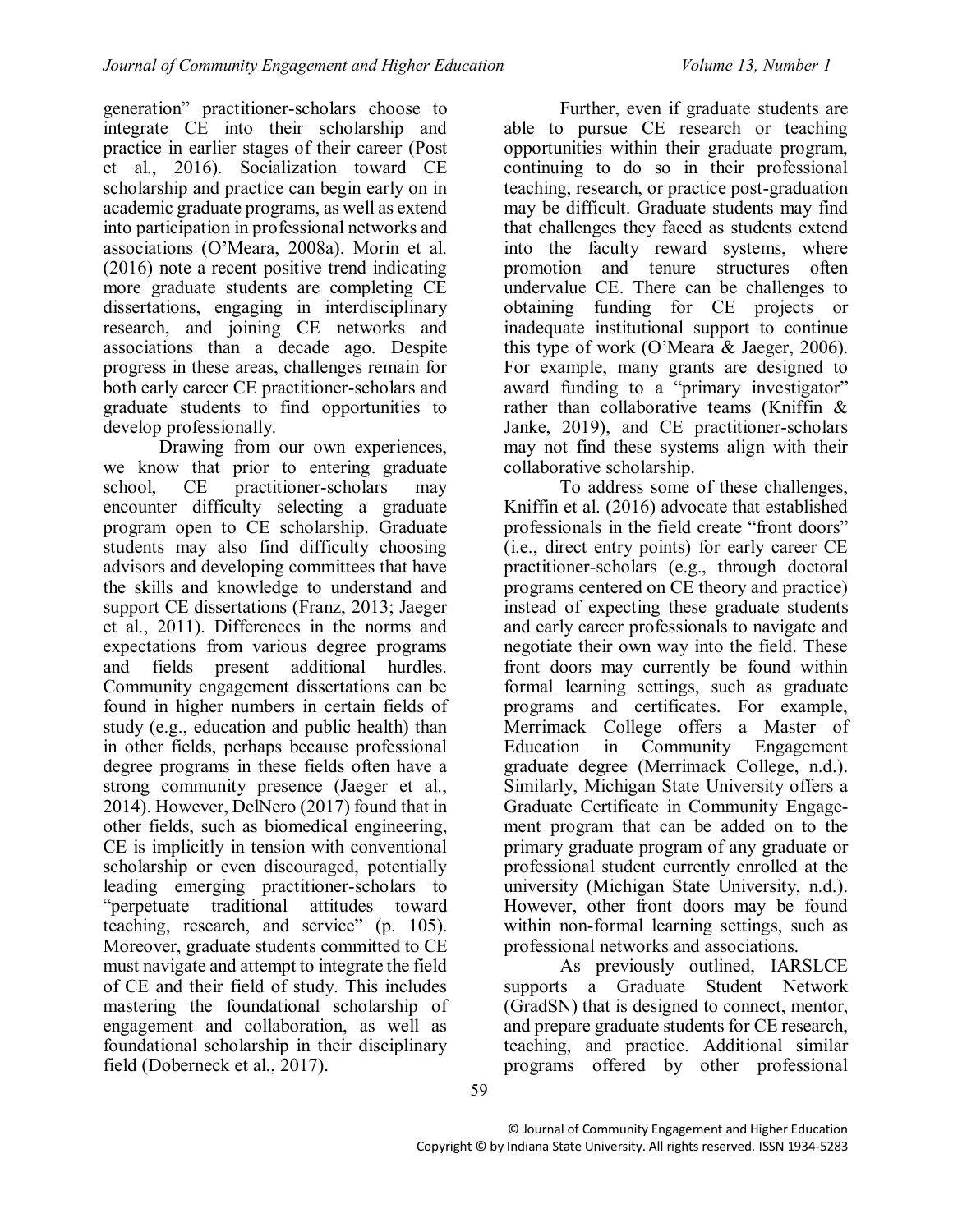associations include the Imagining America (IA) Publicly Active Graduate Education (PAGE) Fellows program (Imagining America, n.d.) and the Engagement Scholarship Consortium (ESC) Emerging Engagement Scholars Workshop (EESW) (Engagement Scholarship Consortium, n.d.). While formal graduate programs and certificates may certainly help address the challenge of finding support for CE research, teaching, and practice while in graduate school, opportunities found through professional associations may offer support both during and after formal graduate education.

In this study, we examined our own experiences as chair of the GradSN to better understand the role of CE professional associations and networks in the development of early career CE practitioner-scholars. The primary research question guiding this study was: How do the past-chairs, chair, and chairelect of the IARSLCE GradSN describe their experiences of navigating community engagement professional development as part of this role? The secondary research questions were: (a) What were their motivations for entering into this role? (b) What significant experiences have they had as a result of being in this role? (c) What has been the impact of being in this role, in terms of their professional development?

### RESEARCH DESIGN AND METHODOLOGY

As CE practitioner-scholars, we value creating democratic processes for generating knowledge. Therefore, we chose to employ a collaborative autoethnographic method to create an inclusive and collaborative process to generate and analyze data in this study. Autoethnography is "an approach to qualityative inquiry in which a researcher recounts a story of [their] own personal experience, coupled with an ethnographic analysis of the cultural context and implications of that experience" (Lapadat, 2017, p. 589). Data sources in autoethnographic studies include individual reflective writing based on prompts

that encourage a "critically reflexive lens" towards self-identification, inclusivity, intersectionality, and positionality (Hughes et al., 2012, p. 214).

Collaboration adds rigor to the<br>etation of self-narratives: "When interpretation of self-narratives: several researchers work together, the different disciplinary and experiential perspectives they bring to bear can deepen the analytical and interpretive components" (Lapadat, 2017, p. 598). Collaborative autoethnography has been used to explore experiences with third spaces in teacher education (Taylor et al., 2014), identity in education (Toyosaki et al., 2009), and motherhood (Geist-Martin et al., 2010), where individual self-narratives are probed and expanded to provide an understanding that is an "additive accumulation of these insights" (Geist-Martin et al., 2010, p. 12). Ngunjiri et al. (2010) offer an iterative four-step process of collaborative ethnography that includes:

(1) self-writing and reflection subsequently shared and probed in a preliminary round of data collection;

(2) a second round of self-writing, sharing, and probing built on preliminary data and analysis;

(3) data analysis and interpretation involving a first round of individual data review and coding followed by collective meaning-making; and

(4) an initial stage of individual report writing followed by final group writing.

In the following sections, we describe how we adapted this process to fit the goals of the study.

## **Participant Selection and Sample**

In this exploratory qualitative study, we used purposive sampling (Chein, 1981) to select seven participant-researchers who represent each of the chairs as of 2018 (five past-chairs, one current chair, and one chairelect [all henceforth referred to as chairs]). Purposive sampling focuses on selecting a sample from which the most can be learned, and the sample is selected "precisely because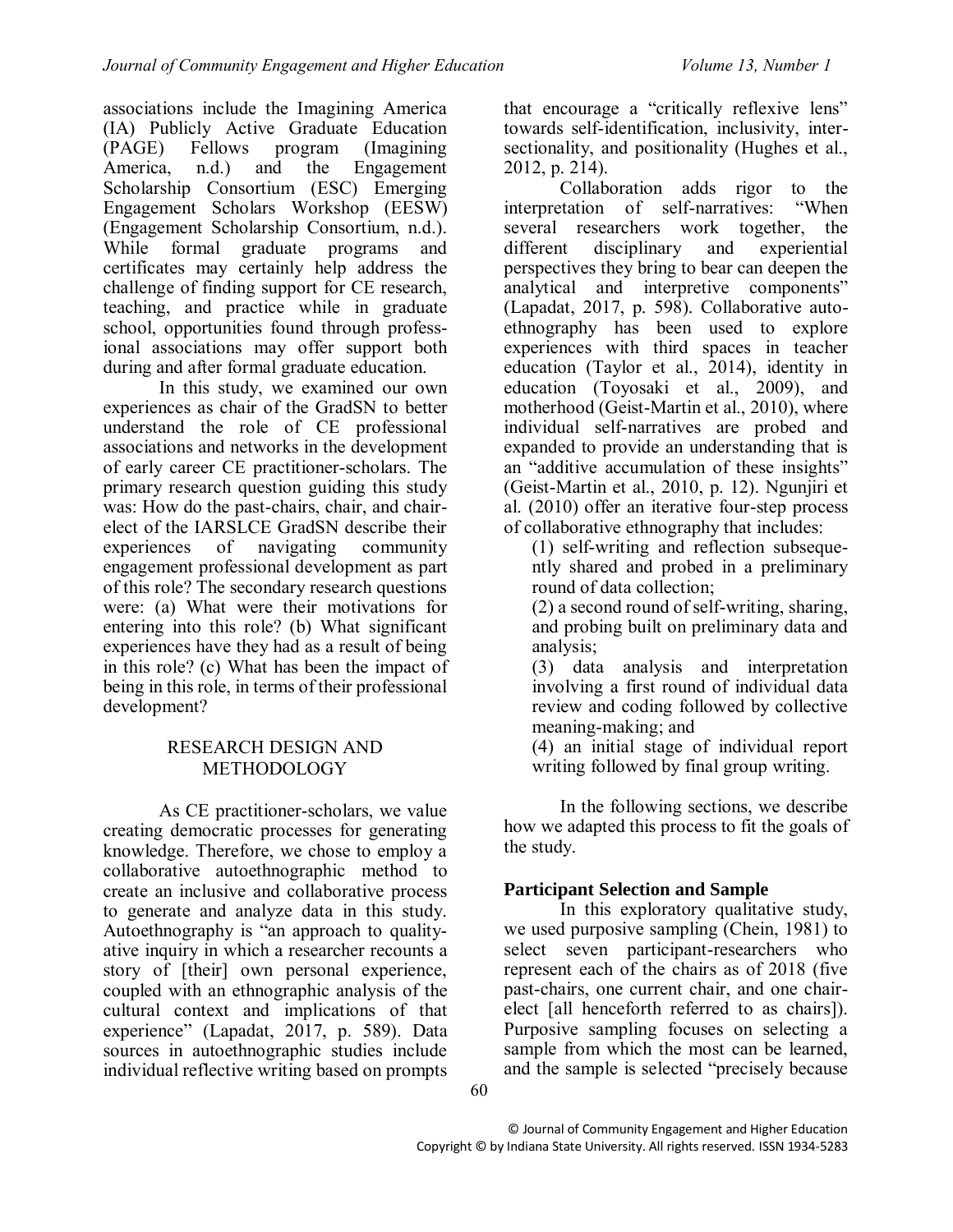of their special experience and competence" (Chein, 1981, p. 440). Although there are other active members of the GradSN, the chair historically spends more time engaged in the administrative and organizational tasks of the GradSN. Additionally, the chair serves as a voting member of and liaison to the IARSLCE board. These additional responsibilities make the positional role of chair unique in what it both requires and offers to those elected to this role.

Each of the seven participantresearchers agreed to co-develop the research design of this study and were all listed as researchers in our Institutional Review Board proposal, which was approved before data collection. All seven participants identify as White, cisgender females, from the United States, and had completed or were pursuing doctoral degrees related to education at the time of this study. The participants held various professional roles during data collection, including one nonprofit professional, one tenured faculty member, one administrator, one hybrid administrator and tenured faculty member, and three enrolled graduate students with full-time professional roles in education.

### **Subjectivity Statement**

Our identities are both the subject of this research and a dynamic component of our research lens. In this section, we reflect on how our salient identities influenced our study, as we believe it is important to share our identities as both the participants and researchers of this study so other practitioner-scholars can contextualize and problematize our work. While we previously shared information about all seven participant-researchers in the sample description, this subjectivity statement represents only the thoughts of this paper's authors. We represent the participant-researchers who most influenced the development of the research design, the data analysis, and the final writing.

Our identities as White women from the United States who were each completing doctoral degrees while chair are particularly relevant given our leadership role in an

association like IARSLCE. Since the association is international in scope, and the GradSN is open to members seeking any graduate degree, one might expect more diverse identities in its leadership. Yet, the homogenous make-up of the chairs in terms of race, gender, nationality, and degree type does not reflect the diversity of CE practitionerscholars and graduate students in the GradSN, IARSLCE, or the larger CE field. We are aware that it is problematic that the homogeneity of those in leadership roles is not reflective of the heterogeneity of the broader field. This awareness grew during analysis and final writing and led us to reflect on the process by which we determined the purpose of this study.

Our identities aided our entry into the chair role (i.e., being invited/mentored by other White women with doctoral degrees), as well as access to resulting professional development through this role. Throughout the study, we have weighed the benefits to the CE field of investing time and energy to share our own experiences versus interrogating the role of identity, power, and privilege in CE professional development. Ultimately, our experiences with this study have called us to use our insider status to the GradSN to begin to uncover, highlight, and challenge the practices and structures that may have led to this lack of diversity in its leadership.

While the focus of this essay is to problematize CE professional development, it is also important to note that issues of identity and equity are also relevant in CE work itself. Service-learning courses often send students who are predominantly White and privileged (Becker & Paul, 2015) into communities of color. This can perpetuate White saviorism by producing situations where White students "help" or "serve" communities of color or issues of "double consciousness" where students of color may be "conflicted about doing the 'serving' when there are members of [their] community who remain 'those served'" (Hickmon, 2015, p. 86). Our Whiteness in particular has implications both for this study and in our practice of CE.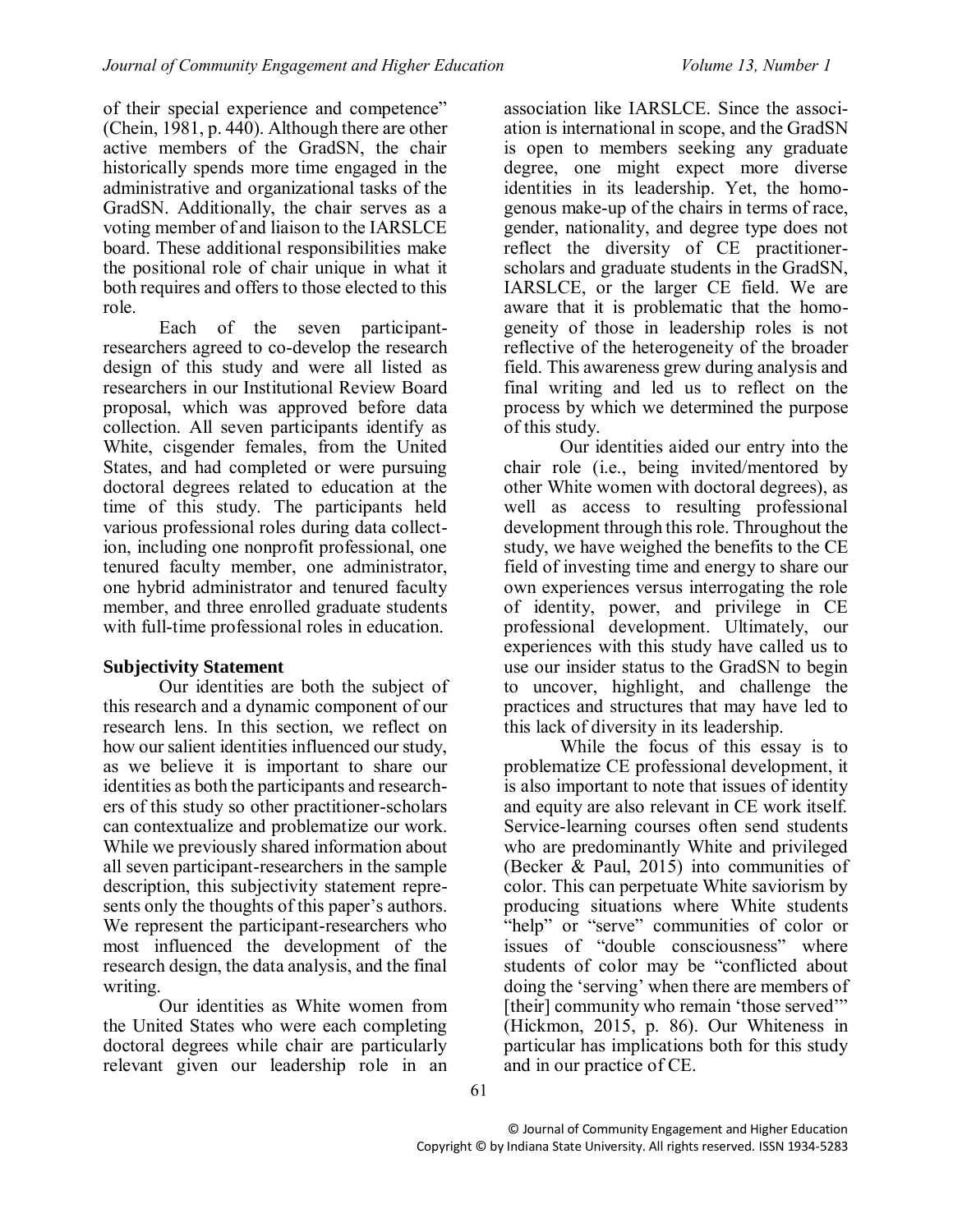While recognizing key similarities, we also note that what differentiates us are our disciplinary backgrounds, including adult education, higher education, urban education, educational and cultural studies, public administration, environmental education, and leadership studies. This disciplinary diversity led us to consult a breadth of scholarly areas in both our study design and the data analysis. We also have varying years of experience in the CE field (e.g., early career to post-tenure), and we have held different and sometimes simultaneous roles during this study, including student, graduate assistant, staff, faculty, and nonprofit professional. Our diversity of academic and professional backgrounds and experiences provided varied and rich perspectives from which to approach data analysis and writing.

Recognizing we each had unique personal and professional circumstances, we carefully approached our research process with attention toward flexibility and inclusivity. Chang et al. (2016) describe the difficulty of including just four people in their collaborative autoethnography; therefore, as a group of five authors (and seven participantresearchers), we knew attention to our process was needed. Our respective professional roles and personal commitments evolved throughout the course of this research project (spanning over two years), which impacted our availability to collaborate. These challenges were likely heightened due to the nature of graduate student life, in addition to academic career progression.

Throughout the study, we used conference calls and email to check in with each other about our multiple roles, made our commitments transparent, and allowed flexibility in our levels of engagement in the project as needed. This practice allowed us to include everyone to some extent within various stages of the study. We collectively maintained meaningful group discussions throughout the project—making this project not the sum of many parts, but rather a collaborative creation. Finally, making clear our guidelines, timeline, minimum participant expectations, and overall goals enabled us to develop a flexible and inclusive process.

### **Co-Developing a Process**

Using Ngunjiri et al.'s (2010) fourstage iterative process to guide our own process, we designed a study that would meet our research goals. Our process included six stages with varying levels of participation from each of the participant-researchers. We used a "concurrent" mode of "partial" collaboration (Chang et al., 2016, pp. 42-45), which means we kept a steady pace with each other throughout a mix of individual and collective activities. All seven of us engaged in the initial writing stages of the research process prior to analysis, but only the named authors continued through to the final writing stage.

### *Stage One: Developing Research Writing Prompts (Five Participants)*

Using the research questions as a guide, we generated three writing prompts and established a one- to two-page limit for each prompt. A shared, web-based word processing document was created for each of us to use in drafting and sharing our responses to the three reflective writing prompts. The writing prompts based on our research sub-questions were as follows: (1) What were your motivations for entering into this role? (2) What significant experiences have you had as a result of being in this role? (3) What has been the impact of being in this role in terms of your professional development?

### *Stage Two: First Self-Writing (Seven Participants)*

Over the course of three weeks, we each crafted our individual narratives in response to the three writing prompts. Each participant was assigned a web-based word processing document for drafting their reflections, which we were all given access to view. Total word counts for each narrative ranged<br>from approximately 1.250-1.750 words from approximately 1,250-1,750 words inclusive of all three questions.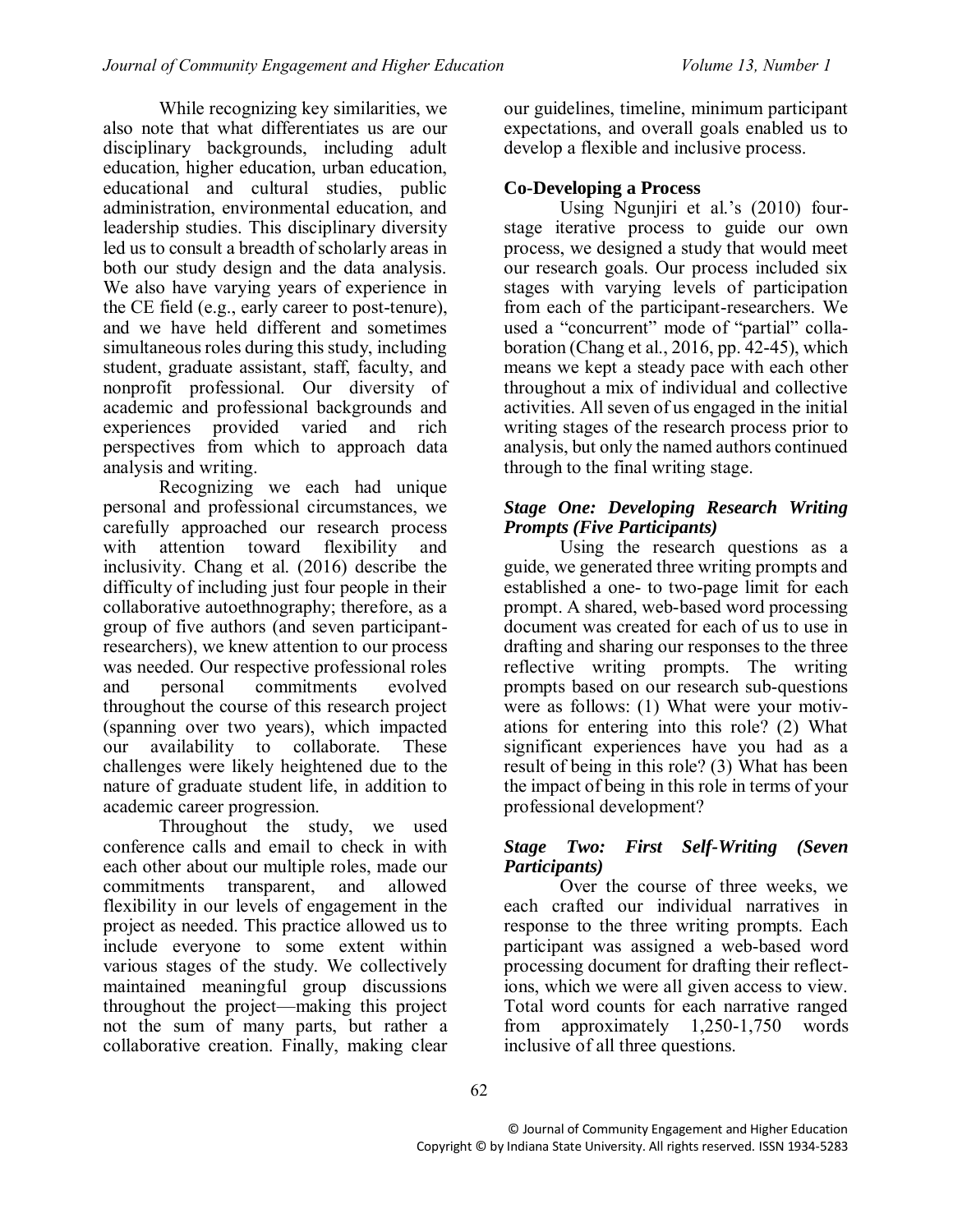### *Stage Three: Probing (Three Participants)*

In the following two weeks, we read through each narrative and provided comments to probe for additional information, thoughts, and feelings (Chang et al., 2016). For example, one person wrote that she<br>
"facilitated connections for graduate" connections for graduate students." During the probing phase, she was asked: "Why did these connections matter to you?" Other prompts asked for more in-depth information about the stories being told, as the experiences of the participant-researchers span over a decade, and the GradSN and the chair role have evolved during that time. This probing response strategy allowed us to highlight areas that could be expanded upon to better answer our research questions (Chang, 2008; Chang et al., 2016).

### *Stage Four: Second Self-Writing (Seven Participants)*

Over the course of the next two weeks, we responded to any probes in our self-writing with additional details. This process yielded expansion of each narrative in focused areas, adding "depth to personal interrogation" (Chang et al., 2016, p. 24). For example, when responding to the prompt "Why did these connections matter to you?" one person added that such connections were "instrumental in [her] personal and professional growth" and that many of the people she met through the GradSN had become her "dear friends." This stage of writing yielded depth and clarity to previous writing.

#### *Stage Five: Analysis (Five Participants)*

In the month following our second selfwriting, we engaged in an iterative process of reading, discussing, and coding the narratives. Details on this process are provided in the expanded data analysis section of this paper.

### *Stage Six: Final Writing (Five Participants)*

Per our research guidelines developed at the onset, all participants were invited to this stage of final writing (i.e., to co-present at the IARSLCE conference and to co-write this article). The five named authors presented

initial findings at the IARSLCE annual conference (Kniffin et al., 2018) with input from our two other colleagues. Following the conference, the five named authors also agreed to revisit the analysis and continue to generate learning through this final writing stage, which has occurred over approximately two years.

### **Data Analysis**

Analysis began during the probing stage (stage 3) when three of us read the selfwriting and added comments and questions. In reading all of the initial narratives, we gained a sense of trends in the data. After the second self-writing (stage 4), four of us completed a first round of coding and then had a discussion to determine how we would approach further coding and analysis (stage 5). In preparation for the discussion, we each applied an open coding procedure directly into the narrative files (in alphabetical order), where we each generated our own codes to represent any emerging ideas or themes and capture all analytic possibilities (Emerson et al., 2011; Saldaña, 2016). This exercise allowed us to explore coding using a web-based word processing document, understand how each person applied open codes, and examine the ways our open codes aligned with previous thinking from stage 3. This process helped to ensure reliability in our data analysis process (Lincoln & Guba, 1985; Miles & Huberman, 1994).

During the discussion following the first round of coding, we observed that how we each applied codes was similar (i.e., the way we created codes, the amount of codes per section), but we determined that a second round of coding was needed to bring greater clarity to the emerging themes. We also determined that using a web-based word processing document was difficult, in terms of creating and organizing codes as a group, so we chose to use a web-based mixed-methods data analysis software (Dedoose Version 7.0.23) in our second round of coding.

In our second round, we applied a concept coding procedure (Saldaña, 2016) within Dedoose. Concept codes are words or short phrases that symbolically carry a larger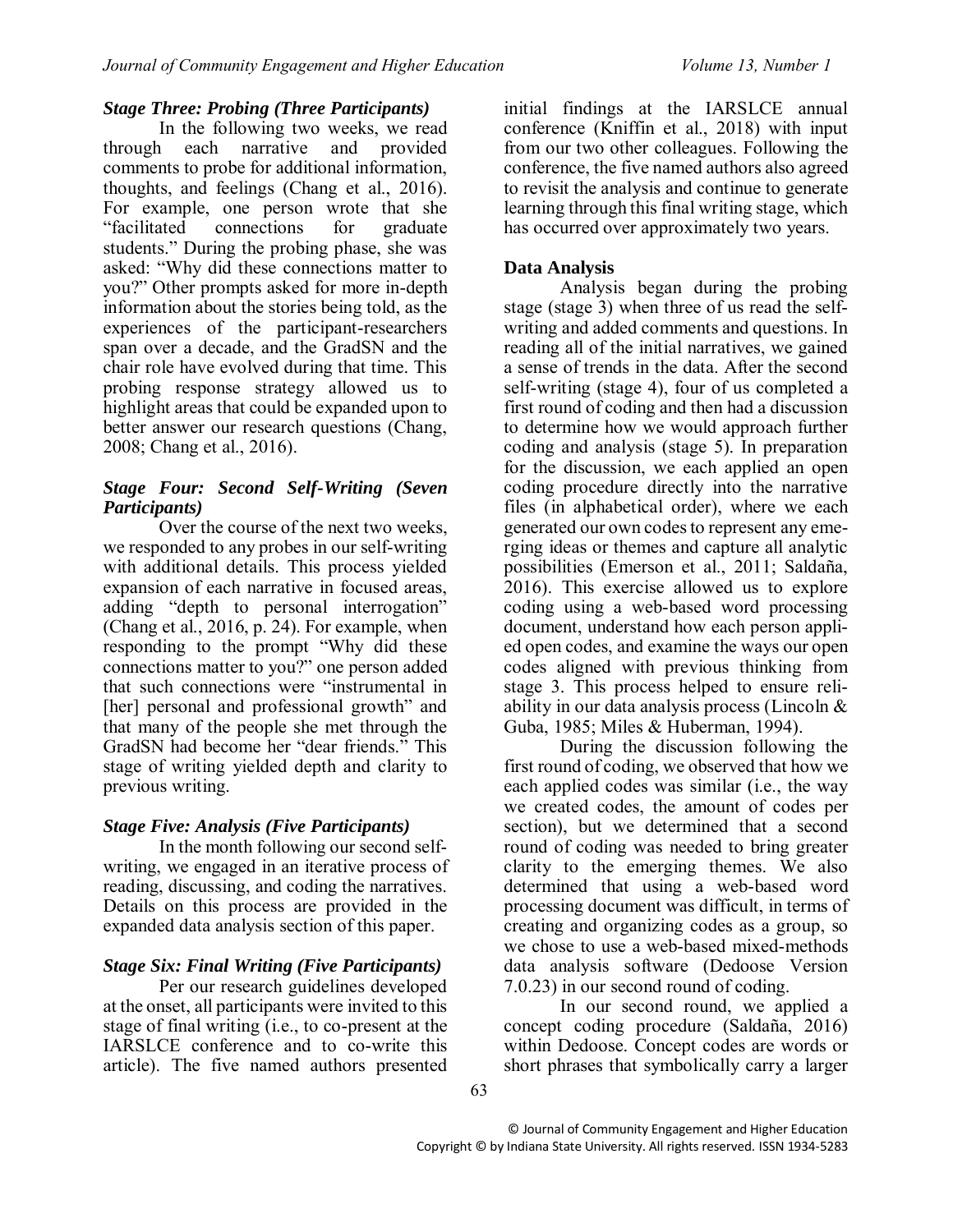meaning beyond a single item or action that is tangible or apparent, e.g., a clock (a single tangible item) versus time (a broader intangible idea). Our concept codes came from an emergent conceptual framework (Saldaña, 2016), which we developed during the discussion following our first round of coding. This emergent conceptual framework (see Table 1) was guided by our first round of coding, as well as a set of scholarly publications that together influenced our choice of concept codes and our second round of coding.

### *Front Doors Versus Winding Pathways*

First, the concept code *front doors versus winding pathways* was guided by Kniffin et al.'s (2016) thought piece on practitioner-scholar entry into CE. Front doors are conceptualized as direct invitations to professional development opportunities, such as the chair role itself or the IARSLCE mentoring program. Winding pathways are conceptualized as indirect connections to opportunities, such as finding unofficial mentors on one's own. Our initial discussions and first round coding highlighted both direct and indirect opportunities connected to our experiences as chair, and we selected this concept code to analyze this overarching phenomenon.

### *Intrinsic Versus Extrinsic Motivation*

Second, the concept code *intrinsic versus extrinsic motivation* was guided by research on the motivations of faculty members to do CE work. The 68 faculty exemplars in O'Meara's (2008b) study had a wide variety of motivations, including both intrinsic motivations driven by personal goals and identity, as well as extrinsic motivations driven more by organizational culture. However, O'Meara also notes that "doctoral education within departments rarely provides future faculty with even 'glimpses,' much less 'portraits,' of what engaged scholarship looks like" and that "there are few opportunities for graduate students to learn the knowledge sets, skills, and orientation specific to engagement within their discipline" (pp. 7-8). Given this

dearth of opportunity, we believe that the concepts of intrinsic and extrinsic motivation are critical to understanding the participantresearchers' interest in CE work, as well as specifically taking on a positional leadership role within a CE professional association and network.

### *Formal Versus Informal Learning*

Third, the concept code *formal versus informal learning* was guided by a conceptual piece by O'Meara (2008a) that maps out how to prepare future faculty to do CE work using the graduate student socialization model developed by Weidman et al. (2001). In this model, there are four overlapping development stages during which socialization takes place: the anticipatory stage, the formal stage, the informal stage, and the personal stage. Although this piece is primarily focused on how graduate students can be socialized into CE faculty work throughout their graduate programs, O'Meara (2008a) also acknowledges that "finding and participating in professional communities related to engaged work will provide additional sources of practical and moral support" (p. 38). Therefore, we believe the concepts of formal and informal stages of development, during which learning can take place in both graduate programs and professional communities, are useful to understanding the learning experiences taking place through a positional leadership role within a CE professional association and network.

## *Knowledge, Skills, and Dispositions*

Fourth, the concept code *knowledge, skills, and dispositions* was guided by two research projects on the necessary competencies for graduate students and early career practitioner-scholars to effectively integrate commitments to CE into their scholarship and practice. Doberneck et al. (2017) describe the creation and evolution of 20 CE competencies for graduate and professional students that were developed through a review of the relevant literature and then iterative cycles of participant evaluation in a graduate certificate in CE program. These competencies are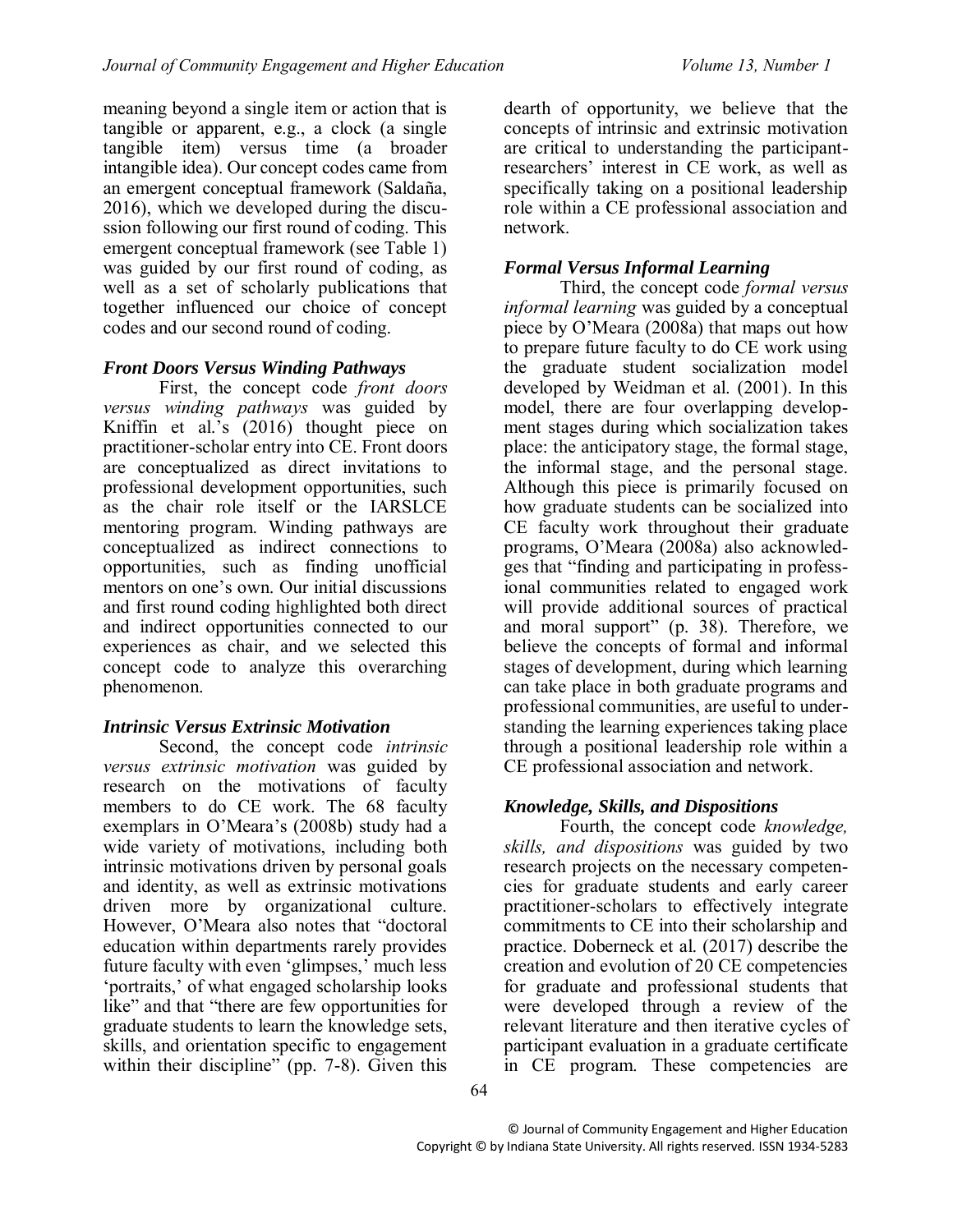divided into eight dimensions that include (1) foundations, (2) community partnership, (3) criticality in CE, (4) CE scholarship and practice, (5) approaches and perspectives, (6) evaluation and assessment, (7) communication and scholarly skills, and (8) successful CE careers.

Additionally, Dostilio (2017) and her team of research fellows provide guidance on essential knowledge, skills/abilities, and dispositions for community engagement professionals (CEPs) through a competency model that was developed and refined through literature reviews, conference session feedback, and a survey. The six primary functional areas in the CEP competency model include (1) leading change within higher education, (2) Institutionalizing CE on a campus, (3) facilitating students' civic learning and development, (4) administering CE programs, (5) facilitating faculty development and support, and (6) cultivating high-quality Table 1. Emergent Conceptual Framework

65

partnerships (Dostilio, 2017). Each functional area includes multiple competencies, and critical commitments and practices run across all identified competencies. These models outline clear areas of professional competency development, including specific knowledge, skills, and dispositions, that may be taking place throughout the learning experiences afforded to those in a positional leadership role within a CE professional association and network.

Using this emergent conceptual framework, for each research sub-question, one coder was assigned to code that portion of the narratives using a concept code appropriate for that individual question, as illustrated in Table 1. This allowed us to explore each research question individually with a focus appropriate for that question. A fourth coder coded each participant's entire narrative using the front door versus winding pathway component, since that idea arose throughout the narratives,

| <b>Research Question</b>                                                                                                                                                                                      | Concept Codes                            | Corresponding Scholarship                   |
|---------------------------------------------------------------------------------------------------------------------------------------------------------------------------------------------------------------|------------------------------------------|---------------------------------------------|
| How do the past-chairs, chair,<br>and chair-elect of the<br><b>IARSLCE GradSN</b> describe<br>their experiences of<br>navigating community<br>engagement professional<br>development as part of this<br>role? | Front doors versus winding<br>pathways   | Kniffin et al. $(2016)$                     |
| What were their motivations<br>for entering into this role?                                                                                                                                                   | Intrinsic versus extrinsic<br>motivation | O'Meara (2008b)                             |
| What significant experiences<br>have they had as a result of<br>being in this role?                                                                                                                           | Formal versus informal<br>learning       | O'Meara (2008a)                             |
| What has been the impact of<br>being in this role, in terms of<br>their professional<br>development?                                                                                                          | Knowledge, skills, and<br>dispositions   | Doberneck et al. (2017);<br>Dostilio (2017) |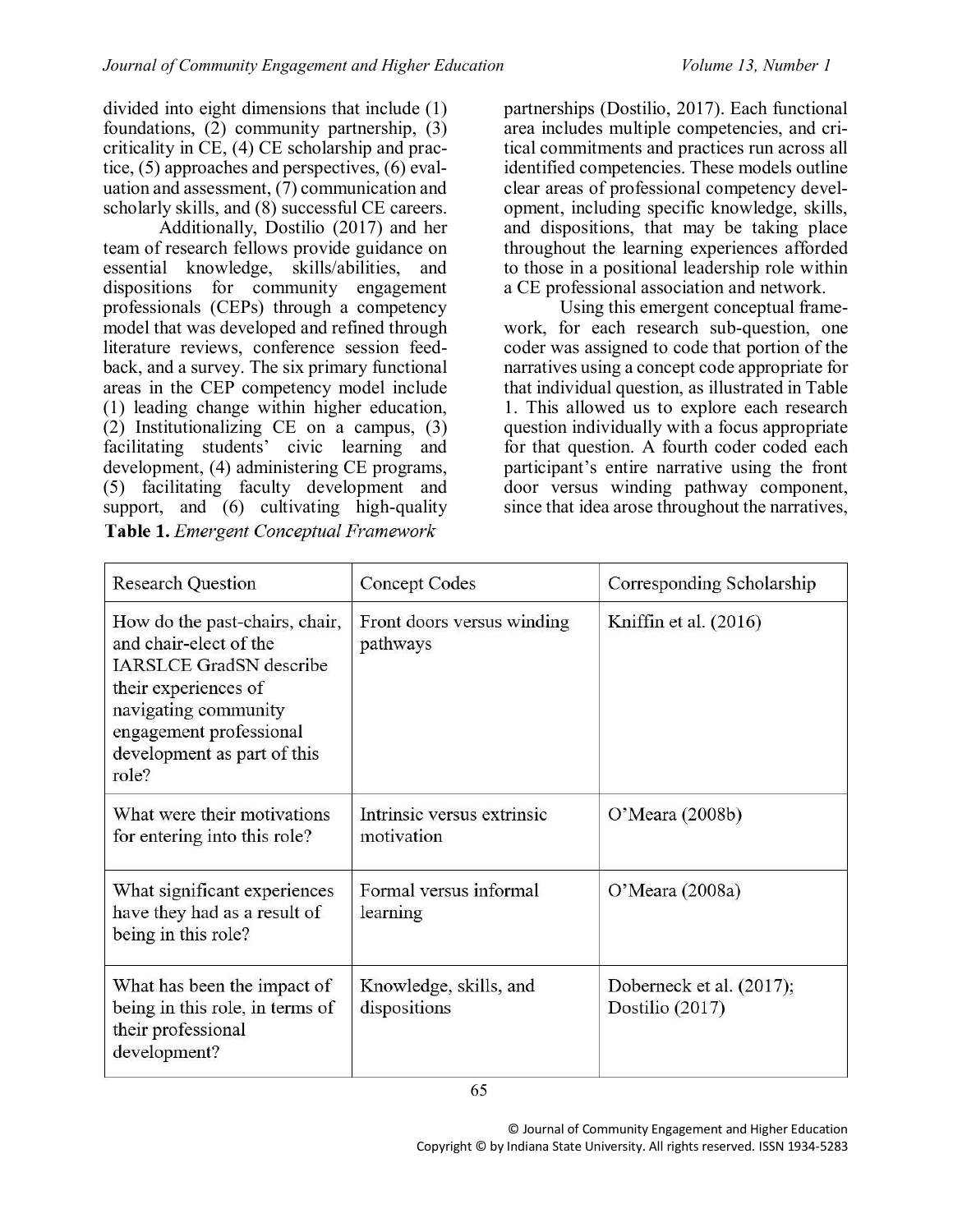regardless of the research sub-questions. In a final round of coding, a fifth participantresearcher not involved in the first or second rounds of coding reviewed all the coding to check for any oversights or divergent processes and increase trustworthiness of the data (Tracy, 2010).

### FINDINGS AND DISCUSSION

In this study, we examined our experiences in a positional leadership role and how those experiences contributed to our professional development as CE practitionerscholars. Our intent was to bring our voices and experiences to the broader discussion of professional development for graduate students and early career professionals interested in the work of CE. To better understand our common experience related to the chair role, we each responded to reflection prompts on how we individually experienced the role of chair, including our motivations for entering the role, what significant experiences we had during our respective terms, and the impact serving in the role had on our professional development as CE practitionerscholars.

Data analysis resulted in 56 codes from a first round of open coding, followed by four concept codes used in a second round of coding. These concept codes led to further critical reflection, which resulted in the organization of the data into three central themes. Multiple code co-occurrences were noted, which demonstrates the interplay between themes. However, the three themes are unique and reflect meaning gleaned from the data and our collective contextual experiences (Miles & Huberman, 1994; Yin, 2009).

The first theme, titled "Connections and Professional Development as Motivators and Results," illustrates how our motivations and resulting professional development experiences were directly connected. Second, our multi-year experiences are categorized collectively as "Expanded Networks Through Open Doors Instead of Winding Pathways,"

which expands upon the first theme by delineating the varied ways our respective networks were enhanced and professional opportunities emerged. Finally, in "Catalysts for Professional Identity Development and Cultivation of Cultural Capital," we discuss how the impact of our experiences influenced professional growth beyond just professional development opportunities.

#### **Connections and Professional Development as Motivators and Results**

Through our data analysis, we discovered similarities between our motivations to serve in the chair role and the results of our experiences in that role. That is, the anticipated outcomes of our leadership experience were ultimately realized through the role. Additionally, similar to O'Meara's (2008b) findings on CE faculty motivations, the data revealed evidence of both extrinsic and intrinsic motivators for chairs. Intrinsic motivators reflected our desires to engage in activity that was personally rewarding (e.g., establishing interpersonal connections with like-minded professionals); whereas, extrinsic motivators reflected external impetus and benefits (e.g., career advancement related to enhanced skill development).

One participant described an extrinsic motivation for serving as chair, "I think part of why I applied was that it seemed applying for a leadership role like this was something I was 'supposed to do' to advance myself as a community engagement professional." Her reflection emphasized actions that were at least partially externally motivated and perceived to be activities expected of CE professionals. Another participant saw serving as chair "as an opportunity to apply an existing professional skill set, build a scholarly network of peers and senior scholars, and begin to establish [her]self as a future/emerging leader in the field." This excerpt also reflects the influence of external motivators, such as establishing oneself as an emerging leader in the CE field, and is noteworthy for how it directly corresponds to the primary professional outcomes we iden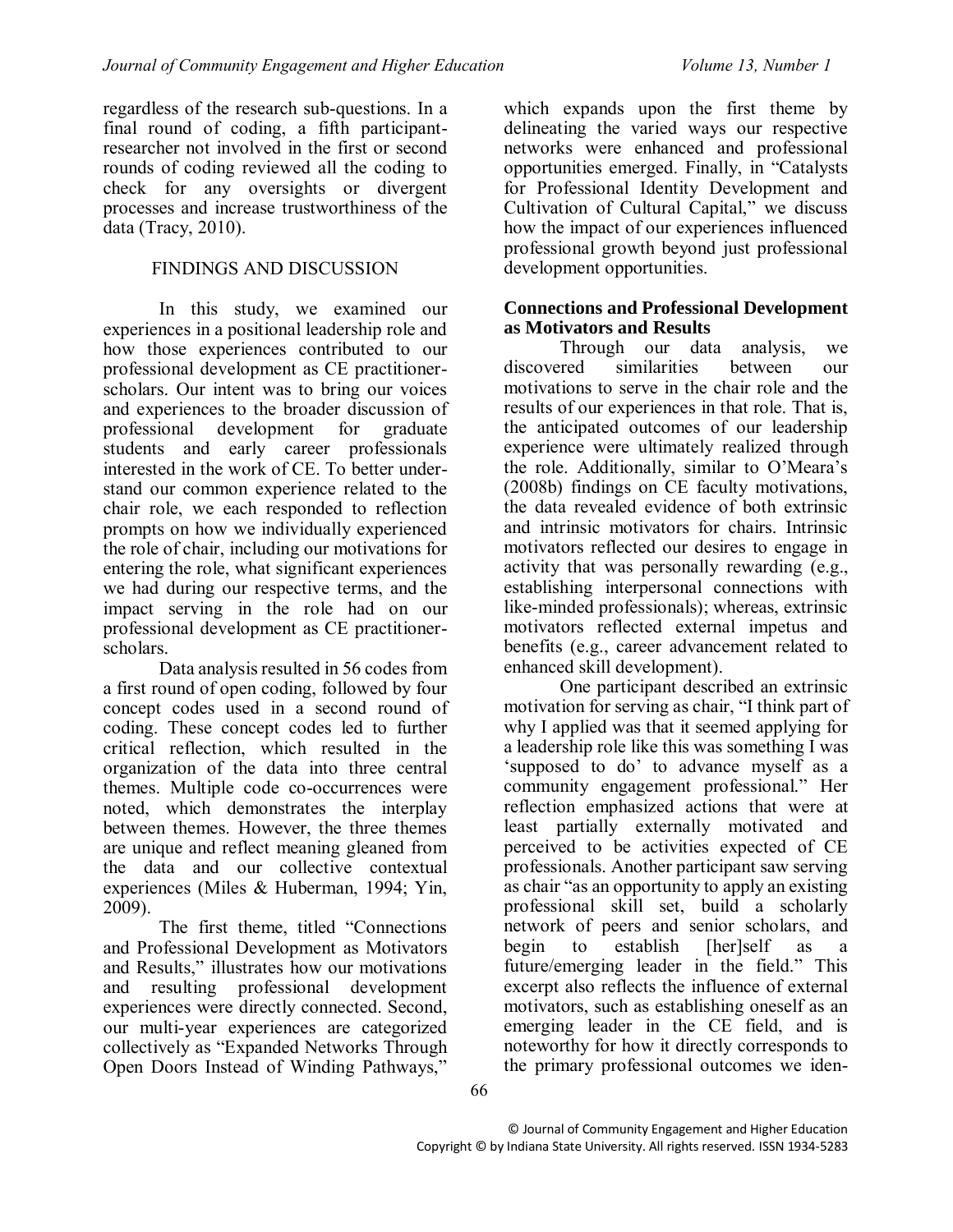tified. However, it also points to the combination of external and internal motivators influencing our decisions to take on the role of chair, as building a professional network can be seen as both an intrinsic and extrinsic motivator.

Our experiences in the GradSN resulted in ongoing professional development tied to expanded interpersonal connections and professional networks. Formal opportunities for professional growth included service on the IARSLCE board and participation in program and conference planning. One participant shared that serving on the board helped "make the SLCE world feel a little smaller and easier to navigate" such as being able to email personal contacts when she had questions about the conference rather than seeing it as a "big organizational front that is impenetrable." For this participant, her experience as chair and service on the board also bolstered her professional networking in the field and enabled her to build one-on-one connections with colleagues in the association. Similarly, another participant reflected:

Serving on both the GradSN and the board provided me ample time to get to know a professional organization more deeply than I have before. I have attended several conferences, but I have not thought a lot about the structure, purpose, and people in those organizations.

Here we see the value of a new perspective gleaned from this participant's experience. This participant's reflection provides insight on the impact of an increased awareness of the inner workings of a professional association on her familiarity with its purpose and structure, as well as her ability to connect with people inside the association.

Participation in program and conference planning activities related to the chair role also helped us cultivate professional relationships while simultaneously building administrative and leadership knowledge and skills. One participant noted, "IARSLCE also

invites graduate students to review conference proposals and award applications. Reading the way that others present their work and accomplishments has been an invaluable form of professional development." Participation in the conference committee and other working groups, such as the recognitions and awards<br>committee, provided opportunities to opportunities to collaborate with other CE practitionerscholars while developing professional skills and knowledge.

Formal opportunities for professional development were supplemented with informal, interpersonal connections that emerged through our involvement with the GradSN and the association. O'Meara (2008a) notes the value of both formal and informal stages of socialization of graduate students. She suggests informal experiences, such as personal conversations, provide essential socialization opportunities for graduate students, which surfaced in our study. One participant illustrates:

Serving as the GradSN chair connected me with peers I would not otherwise know. Moreover, the role promoted ongoing communication and engagement with these peers, which cultivated stronger relationships. It's with these colleagues that I now collaborate on research, writing projects, and ongoing communities of support.

Informal connections also led to formal opportunities as relationships were formed and resulted in further expanded networks.

In addition to board service and committee participation and planning, serving in a visible leadership role in the association provided opportunities to establish rapport with senior scholars in the field that led to additional learning experiences, such as collaborative research agendas and scholarship opportunities. One participant explains that "contacting other scholars and then meeting them in person solidifies connections that can lead to conversations about our work." As early career CE practitioner-scholars, we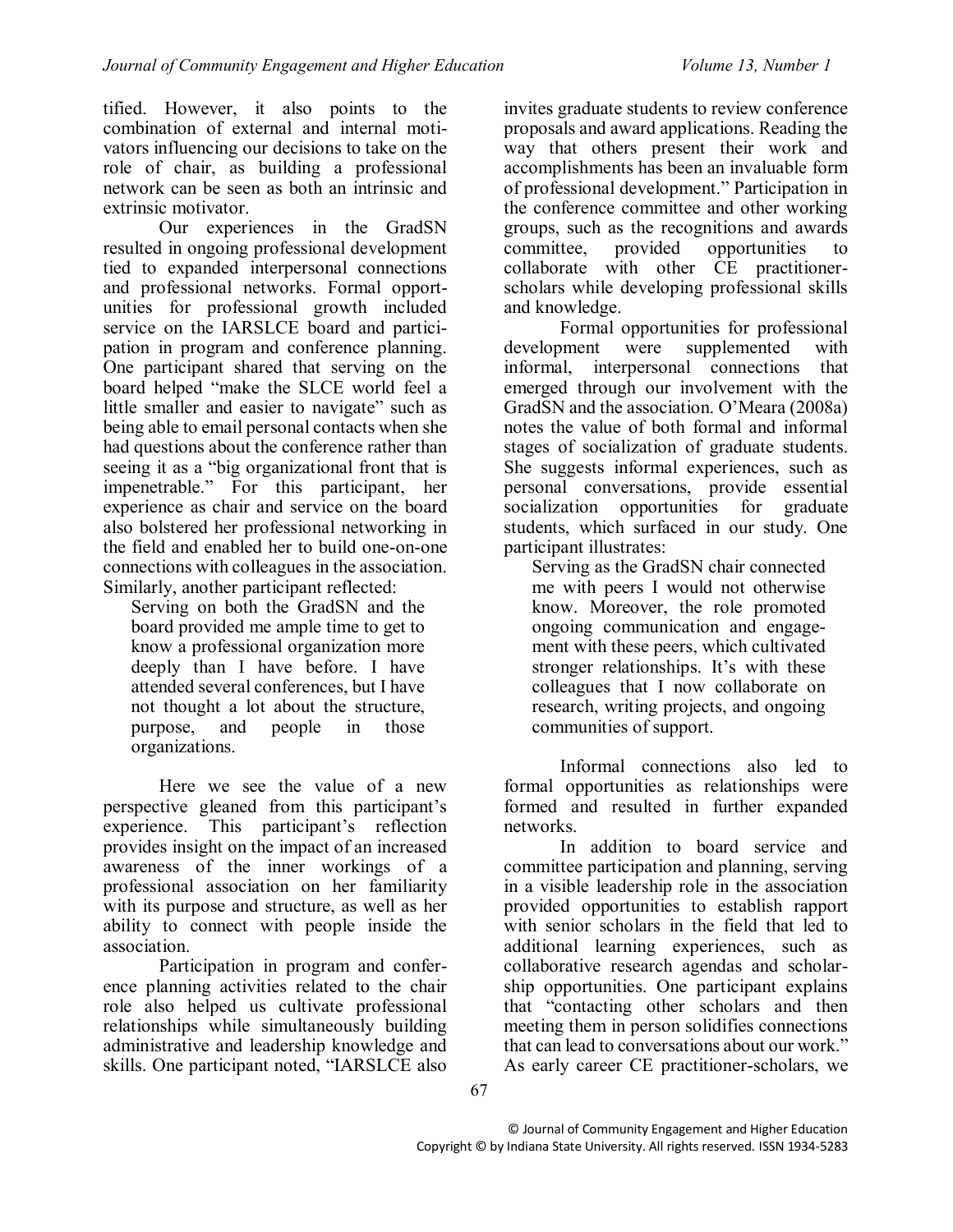felt empowered to connect personally with senior scholars whose work informed our own, due in part to the confidence built through our experience as chair. An additional example of this theme is this very study, which emerged as a result of such connections and led to a new, collaborative line of inquiry for each of us.

Regardless of whether our motivations were intrinsic or extrinsic or if our professional learning outcomes came through formal or informal means, the alignment of our motivations with the outcomes of our experiences is noteworthy because it illustrates how serving as chair can be an effective professional development opportunity, where individual goals, existing development opportunities, and outcomes associated with those experiences are all congruent. In the case of our experiences as chair, we were able to fulfill our personal and professional connection needs while leveraging shared experiences and contexts to advance our professional growth.

### **Expanded Networks Through Open Doors Instead of Winding Pathways**

As noted in the previous section, enhanced scholarly and professional networks were both a consistent motivation and an outcome of serving as chair that we each considered significant. This second theme explores the mechanisms by which these connections were made. Participation in the GradSN and subsequent engagement with the IARSLCE board and the annual conference enabled us to develop a robust and supportive network of fellow CE practitioner-scholars, including senior scholars. Association sponsored events, including traditional conference opportunities, as well as virtual meetings, provided spaces intentionally designed to facilitate networking among graduate students.

Kniffin et al. (2016) emphasize the importance of intentionally engaging early career CE practitioner-scholars with direct, welcoming invitations for active participation in professional and scholarly networks. The

targeted "front door" efforts we experienced exist in contrast to the haphazard "winding pathways" of professional entry that Kniffin et al. describe as a significant deterrent to some early career CE practitioner-scholars with less "human, cultural, and economic capital" (p. 92). Winding pathways may not be equitable entryways into CE and can in fact harm an individual's professional progression if a straighter path is not ultimately forged.

While connections made indirectly can be beneficial, we found that direct invitations for graduate students to participate and engage in professional spaces were an essential determining factor in encouraging our involvement in the GradSN and in building robust professional networks. For example, the GradSN offered a structured writer development initiative (the Emerging Scholars track at the annual conference) that was co-facilitated by the chair and senior scholars in the field. One participant noted this as a significant learning experience, because she was able to present her research experience and gain feedback from senior scholars and other audience members. Integrating senior scholars strategically into spaces with emerging scholars validates graduate students' contributions to the conference and the field.

This strategy also signals that graduate students are welcome and supported by senior scholars and the broader association, which further solidifies efforts to provide an inclusive space for graduate students. Another participant reflected that "this supportive environment [of the association] was juxtaposed to those at [her] institution where junior faculty and especially non-faculty were excluded from important decision-making processes." Some of us further highlighted the connection to a professional community that resulted from involvement with the GradSN. In reflecting on her expectations and experiences, one participant shared,

Students and early career faculty, I suspect, often feel that their work might only be interesting to themselves only. Or that they aren't sure if their ideas are something of value worth pursuing. I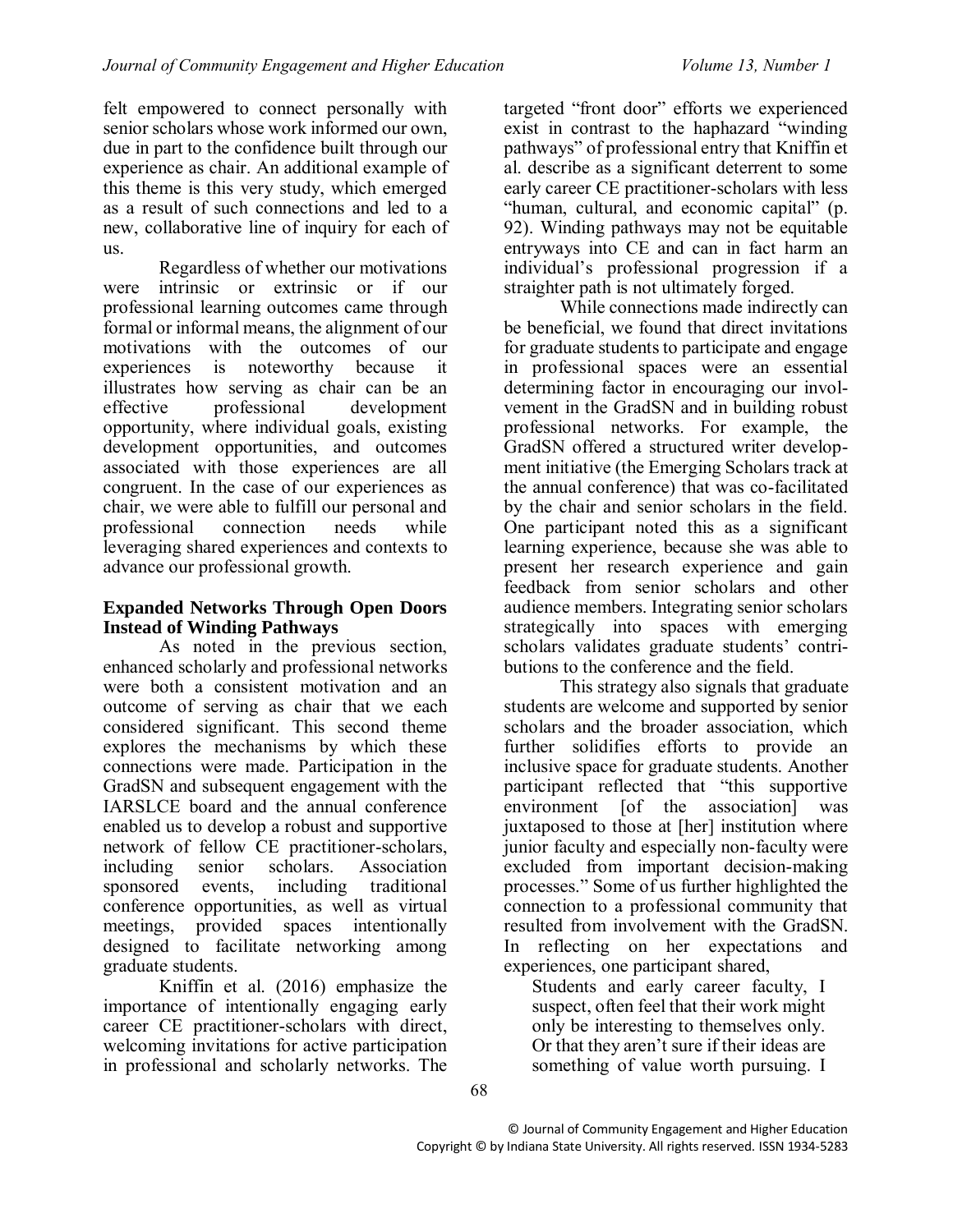left that session feeling that my research question was interesting, that my conceptual framework was worthy of further development and refinement, and that if I did this work, someone else would care.

The GradSN and IARSLCE more broadly provided a welcoming, inclusive space for sharing and generating ideas that validated our scholarly contributions.

Additionally, in our analysis several experiences were coded as both "front doors" and "winding pathways" demonstrating an interplay between these concepts. We found that direct invitations, or front doors, helped us overcome or circumvent initial barriers to engagement with the network. We also found that we more easily navigated the network independently once we were able to cross that initial threshold or external boundary. For example, one participant described the GradSN reception—which is an invitation only reception with senior scholars in the field—as "one of the most exciting and important experiences" of her time as chair. She continued to describe the positive impact this initial experience had on her later perceptions of the network and her continued participation in it. This positive experience helped her overcome the initial barrier to engagement with IARSLCE and led her to pursue even deeper engagement with the network.

Our study suggests direct invitations, especially from senior scholars, for graduate students to participate in structured leadership opportunities within professional associations provide more consistent and equitable front door access and help to ensure inclusive engagement in professional spaces among graduate students. However, it is also true that for some, winding pathways may result in enriching experiences for those who persist through them.

### **Catalyst for Professional Identity Development and Cultivation of Cultural Capital**

The experiences we each gained as chair contributed to our professional identity

development and the cultivation of cultural capital within professional associations and the broader field of CE. Professional identity reflects the attitudes, beliefs, and standards which support a particular role in a given profession (Higgs, 1993; Trede et al., 2012) and is therefore a self-conceptualized role within a given context. Our conceptualization of the chair role as an opportunity for professional development, or learning intervention (Rizzolo et al., 2016), is delineated from professional identity development defined as one's professional self-concept inclusive of values, beliefs, and standards (Trede et al., 2012). This surfaced as an important theme in our data analysis. While professional identity development is not an intentional or explicit outcome of professional development provided through the GradSN, we nevertheless found the professional development opportunities stemming from the chair role contributed substantially to our emerging professional identities.

Similarly, our analysis revealed how emergent cultural capital influenced our conceptualization of the field more broadly and our place and function within it. Our experiences as chair enabled us to view the CE field as an overarching community of practice with its own system of valuation and practice (Lareau & Horvat, 1999). The experiences related to our role provided us with formal and informal learning opportunities to develop competency in certain areas of knowledge, skills, and dispositions (Dostilio, 2017), which enhanced our professional identities and our cultural capital as CE practitioner-scholars. Based on the literature, we present cultural capital as the sum of the cultural signals, such as formal knowledge, skills, and behaviors, signaling belonging and currency within a field with its own system of valuation and practice (Bourdieu 1973; Lamont & Lareau, 1988; Lareau & Horvat, 1999; Levinson, 2011).

Engagement in the GradSN immersed us within cultures of professional and research organizations, fields of research and practice, and the higher education sector more broadly.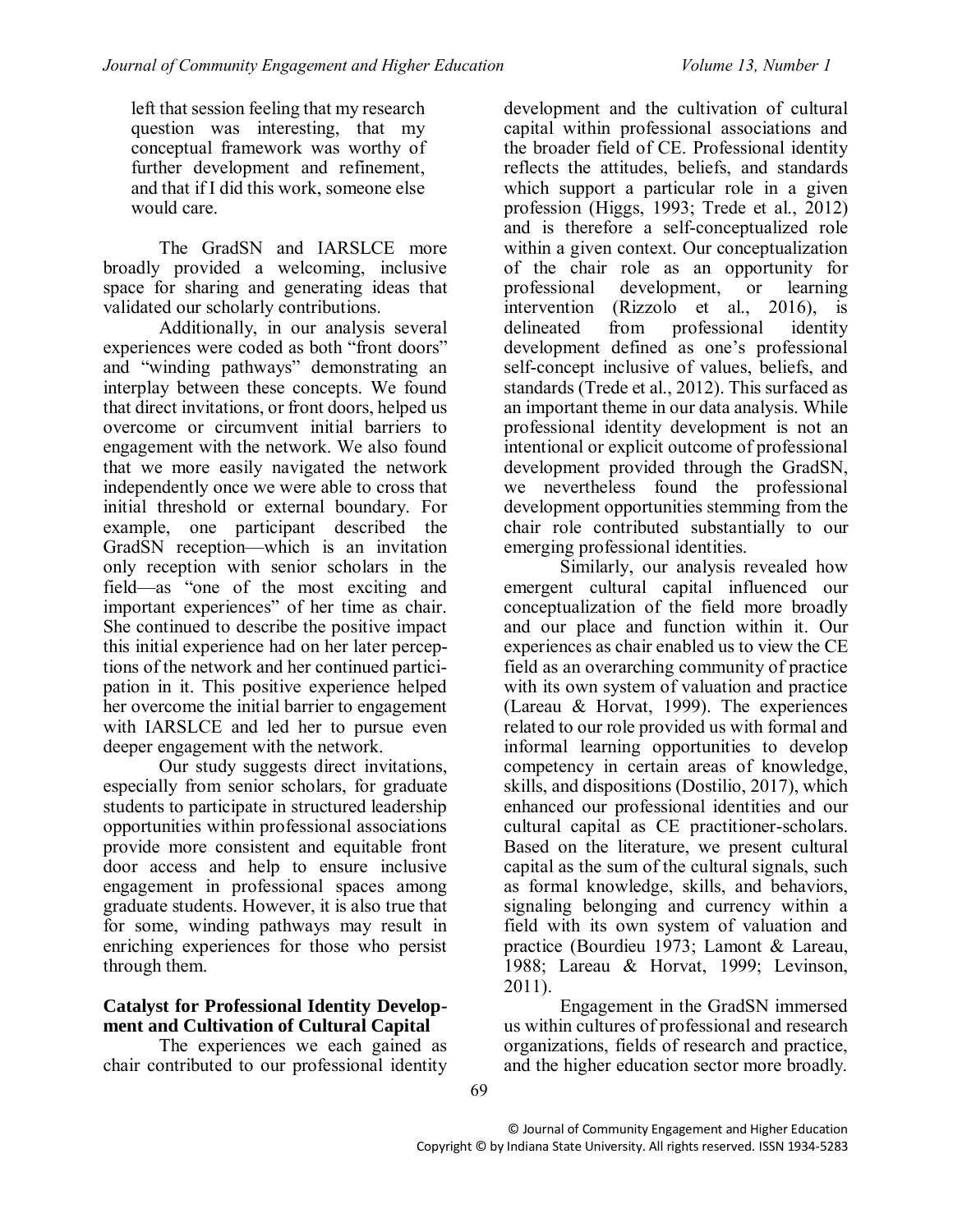This level of immersion reflects intentional efforts of past chairs and board members. As a means of professional onboarding, volunteer board service provided opportunities to further assimilate into professional spaces while simultaneously exploring and refining our own professional identities. One participant explained how her work on the board helped "shape [her] identity and path." She realized that "the conferences, and then the association, [were] about stewarding and advancing research, and encouraging and supporting researchers." This experience and enhanced awareness contributed to her emerging professional identity and supported a degree of cultural capital development that is uncommon among graduate students and early career professionals. This outcome is noteworthy for the opportunity the chair role presented to become richly steeped in the culture of a research association affiliated with the interdisciplinary practice and research of the CE field.

Opportunities for collaboration with peers and senior leaders were particularly formative for each of us. By engaging in democratically developed programs where graduate students were co-contributors, we observed and experienced first-hand the espoused commitments of the field and the association in actual practice. For example, CE scholars emphasize co-developing programs with partners; likewise, members of the board and senior scholars demonstrated such commitments in their practice by regularly engaging graduate students in the behind-the-scenes work of the association leading us to better understand the culture of research associations.

Likewise, the position provided an opportunity to share our own voices in meaningful ways. One participant noted, "Exercising my voice in spaces where power differentials are traditionally present (e.g., the boardroom, especially a junior member) was an empowering experience. Not only was my voice accepted, it was encouraged." Such engagement opportunities supported graduate student development and allowed us to

actively contribute to shaping an emerging interdisciplinary field of research and practice. One participant expressed how these supportive conditions reinforced her decision to serve. She stated that "opportunities to collaboratively work on research and conceptual projects, as well as publish and present on those projects, [were] directly tied to my decision to become more involved in IARSLCE and the GradSN."

Additionally, serving in this leadership role and engaging with senior scholars on the board provided even greater opportunities for individual development and increased capital within the professional association. One participant shared the impact of these connections:

My network of colleagues on the board expanded and when it was time for me to roll-off as a graduate student, I was re-elected to the board as a general member. Shortly thereafter, I was encouraged to stand for chair. That was a not-to-be missed service opportunity! I don't know if any of that would have happened if I hadn't stepped into the GradSN service commitment.

This excerpt also illustrates the potential for professional spaces such as the GradSN to provide professional identity development opportunities while also creating a leadership pipeline.

Another element of professional identity development common among us is our continued commitment to the future of the field and developing the next generation of CE practitioner-scholars. One participant noted that our work "was about stewarding and advancing research, and encouraging and supporting researchers." We view ourselves as products of efforts to advance the field through an intentional scholar-leader development pipeline, and each participant expressed a desire to pay it forward and support others. This commitment is particularly important given that CE work is often secondary to primary disciplinary research. For example, two of us have been affiliated with leadership studies as a primary disciplinary home, which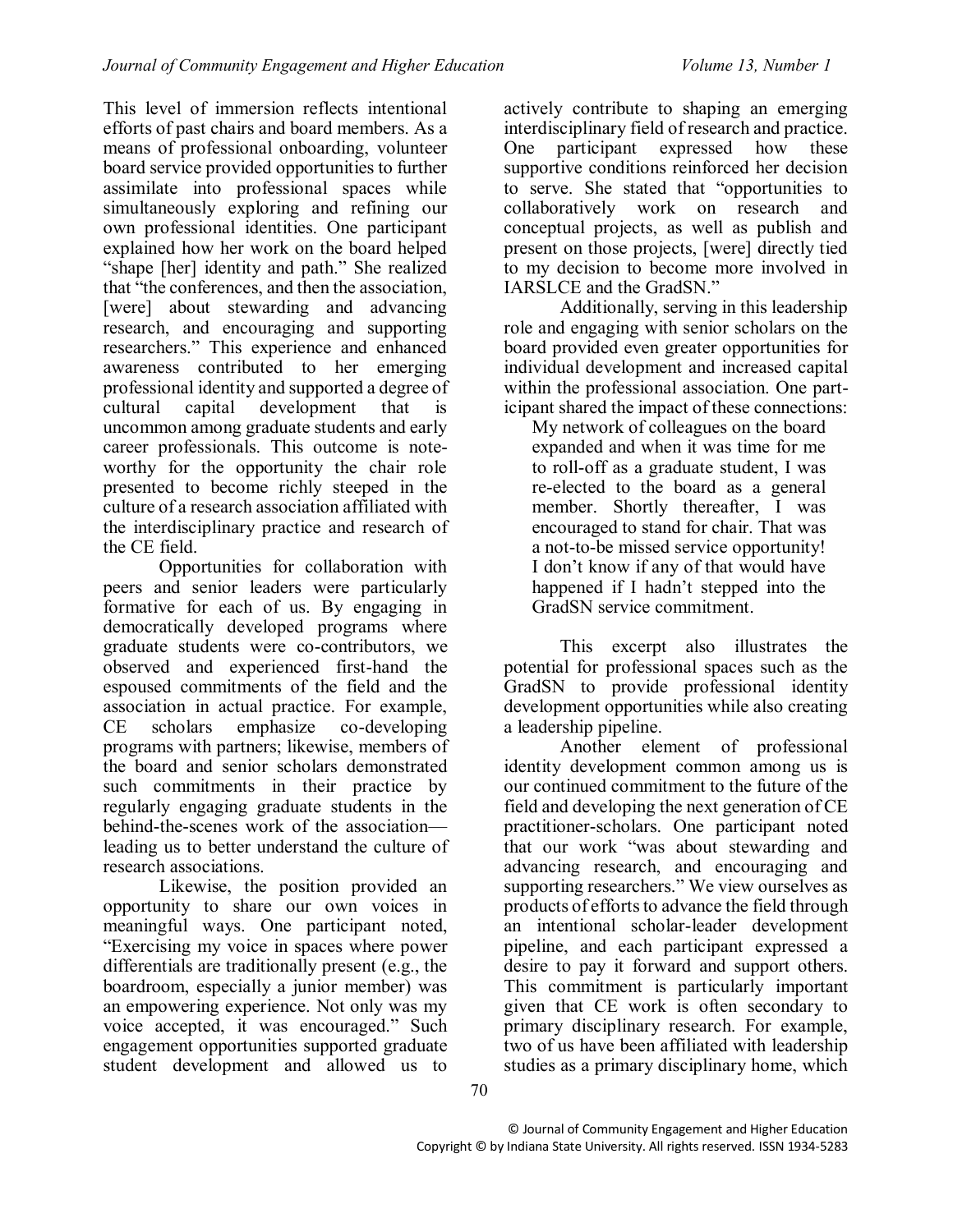has its own conferences and journals. Because of our interest in CE, we have intentionally engaged in multiple professional networks to bridge our interests and research activity in both leadership studies and CE. One participant shared, "It is validating to be in a space where I can forefront my interest in SLCE, where others are excited about it, and where I can connect my work to others' research." Likewise, another participant shared that she "began writing retreats and hosted collaborative research projects (attracting as many as 15 collaborative researchers from across the country to work with [her] on a project at the same time)," which is an example of how she provided support for other CE practitioner-scholars through her institutional role.

In addition to a desire to support future CE practitioner-scholars, we each described critical commitments and dispositions (Dostilio, 2017) toward the field of CE. One participant explained how her daily practice illustrates a commitment that was molded through her leadership in the GradSN. She shared, "I think the most impactful aspect [of my experience] has been living the value of co- and democratically-engaged work." Another participant echoed this sentiment and expressed how the experience led to "learning how to hold a leadership role within a collaborative network." She compared the leadership skills required for a network whose members are disciplinarily diverse as opposed to typical academic units on campuses in which members shared common disciplinary cultures and norms. Yet another participant, recognizing the need to further integrate across units and organizations, reflected, "How can I be a boundary spanner?" Our service as chair required us to better understand strategies for leading diverse groups and across organizational and cultural boundaries.

With refined understandings of our professional identity and established cultural capital, our experiences demonstrated successful integration of graduate students into the CE field and simultaneous support of successful

transitions into early and mid-career professional positions. A participant summarized her experience with the GradSN and its lifelong impact, "The result of this early exposure and validation among senior scholars as both an emerging scholar and early career leader was a calm confidence that I've carried into a variety of roles beyond the GradSN." The significance of learning and development opportunities, such as service as the chair, cannot be understated. These opportunities provide unique spaces and support for developing professional identity, while also enabling these emerging leaders to cultivate cultural capital as valued contributors among their professional networks.

## STRENGTHS AND LIMITATIONS

Through this study we sought to examine the experiences of the chairs in navigating CE professional development. Due to our flexible approach to this inquiry and inclusive research methodology, we were able to include narratives of all seven individuals who served as chair since its creation. Including narratives from all seven participant-researchers provided us a comprehensive set of data for this research question. However, we acknowledge that continued participation of all seven individuals in analysis and writing could have strengthened the research through the inclusion of additional perspectives.

Additionally, our seven collective identities do not represent the full diversity of GradSN members or next generation CE practitioner-scholars; therefore, the findings have limitations to understanding the experiences of those outside of the chair role or future chairs with different identities. Research shows that historically marginalized students may have different experiences with key aspects of socialization (e.g., mentorship) within the cultures of professional and research organizations, fields of research and practice, and in higher education more broadly (Levin et al., 2013; Noy & Ray, 2012).

Finally, the findings represent a retrospective look at our experiences and growth,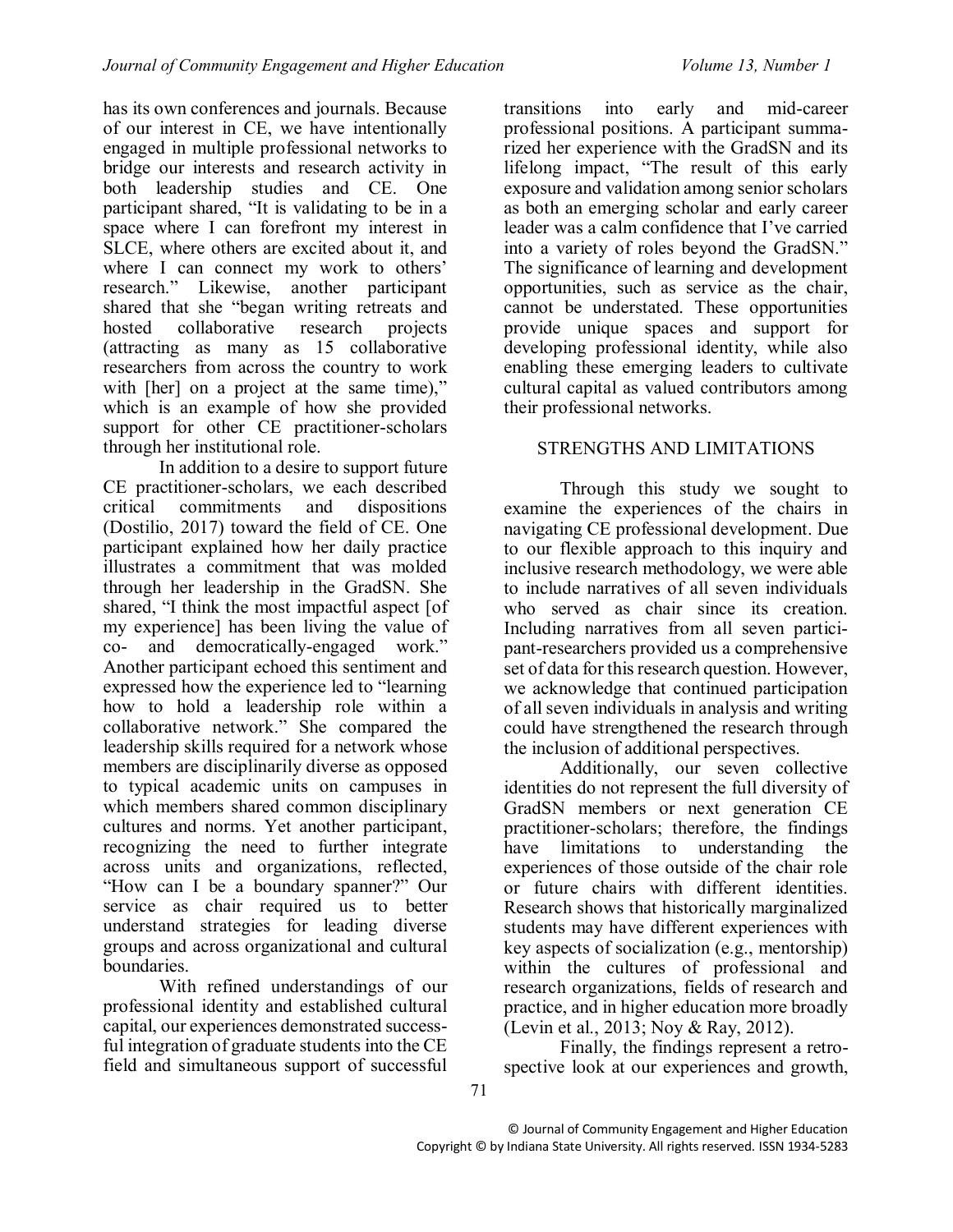which was many years ago for some of us. Accounts from peers, colleagues, and senior scholars may have added different insights to our individual and collective CE professional development journeys. While acknowledging the limitations of our study, we also believe this study indicates professional associations may have a valuable contribution to make in the professional development of graduate students and early career CE practitionerscholars; and therefore, this educational context ought to be further studied.

### IMPLICATIONS AND RECOMMENDATIONS

The findings from this study have implications for graduate students and early career CE practitioner-scholars, the GradSN and similar graduate student CE programs, IARSLCE and similar associations, and the fields of CE and higher education more broadly. We provide recommendations for practice and research in each of these areas based on these implications.

### **Graduate Students as Early Career CE Practitioner-Scholars**

Our study shows that in addition to formal graduate programs and certificates, participation in professional associations benefits graduate students in developing their research and practice as CE practitionerscholars. In order to effectively advise their students, graduate advisors should consider not only how departments and colleges can support the learning and growth of graduate students, but also how professional associations and graduate programs within those professional associations can offer similar benefits. Graduate advisors should encourage graduate students to seek out professional development opportunities outside of their university, including through professional associations. Graduate students already involved and invested in professional associations can also serve as informal peer advisors, similarly encouraging their peers to seek out professional associations as a source of positive professional growth and connections.

#### **GradSN and Similar Graduate Student CE Programs**

Our findings demonstrate that previous chairs benefited from a variety of professional development opportunities related to this role. The current GradSN leadership could use findings from this study to more explicitly promote the professional development benefits of the chair position as part of the recruitment of future chairs. This knowledge may increase interest in the role and encourage a more diverse pool of graduate students to run for elected positions, including the chair position.

Additionally, to more purposefully expand the diversity of individuals in the chair role and other elected roles, the current outreach and election policies and structures of the GradSN should be examined and revised as needed by current GradSN leadership and membership. As the previous chairs are a homogenous group, not representative of the growing diversity in the next generation of CE practitioner-scholars (Post et al., 2016), special attention should be paid to potential reasons for this homogeneity, such as the need for existing cultural capital to access this position.

Future research could also specifically address issues of access and inclusion. While our study shows that serving as chair can cultivate cultural capital, catalyze professional identity development, increase professional connections, provide new knowledge and skills development, and contribute to understanding of the CE professional world, more research is needed to understand if other elected leadership positions in the GradSN can lead to similar professional development. These additional elected positions include atlarge members who hold roles such as conference planning committee chair or professional development committee chair. More so, research about the experiences of non-elected members of the GradSN could provide insight to how the network does or does not facilitate CE professional development for a larger group of people. Relatedly, research on the experiences of those graduate students who are part of IARSLCE but choose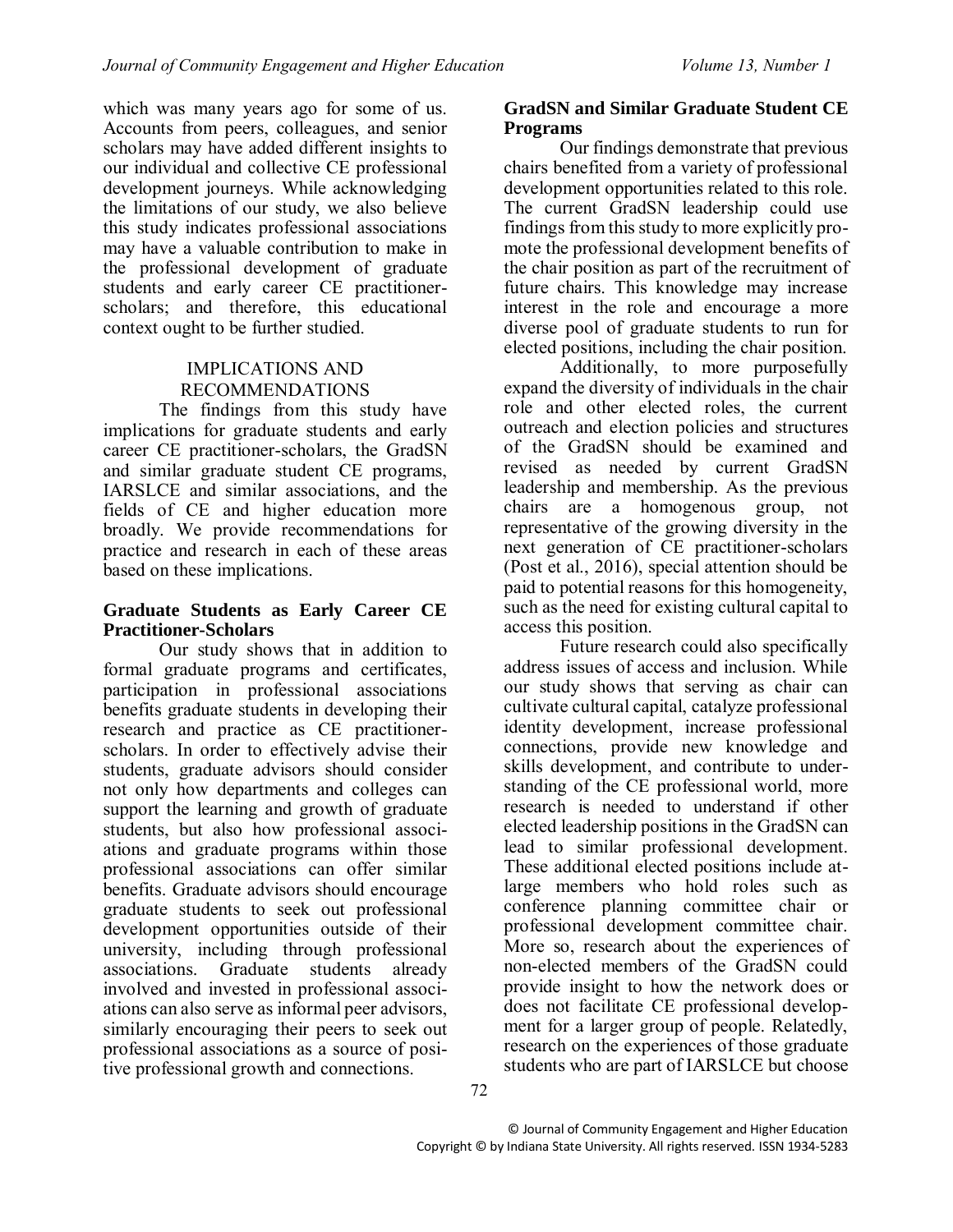not to participate in the GradSN would also be of interest.

#### **IARSLCE and Similar CE Professional Associations**

As an affiliate network of IARSLCE, the GradSN is impacted by the practices of the broader association. The findings suggest that connection to the larger IARSLCE network, including service on the board and formal and informal opportunities to interact with senior scholars, led to CE professional development opportunities for chairs. Continued support by IARSLCE for the GradSN can help facilitate further professional development opportunities for the chair and other early career CE practitioner-scholars in the network. Additionally, the association could also potentially help increase diversity within the GradSN and in the chair role by continuing to focus on issues of diversity, inclusion, and equity within the association and the broader CE field.

An addendum to IARSLCE's Reaffirmation Statement reads: "As an Association we are inclusive not only of a diversity of methods, but we are an Association that values and affirms a commitment to racial, ethnic, gender, and cultural diversity, inclusion, and equity among its members" (IARSLCE, 2016, para. 13). Just as universities dedicate resources to support diversity, inclusion, and dedicated leadership pipelines for historically underrepresented populations, research associations like IARSLCE have a role to play in developing avenues for diverse practitionerscholars entering the CE field. This commitment to not only diversity, but also inclusion and equity, is critical to both the association and the GradSN, if it is to live up to the values in the reaffirmation statement. In line with this, IARSLCE and similar CE professional associations may consider conducting internal assessments of how graduate students and early career professionals are accessing opportunities for professional development through their association, as either winding pathways or front doors. Associations may want to then share lessons learned and best practices for connecting graduate students to

professional associations, as well as creating front doors for their professional development.

Further, other CE associations with graduate student programs, such as Imagining America and the Engagement Scholarship Consortium, have an important role to play in the professional development of early career CE practitioner-scholars. The creation of a joint research agenda around the efforts of CE professional associations to support the professional development of graduate students will help strengthen these programs and further advance the field of CE. For example, what is the relationship of graduate programs within CE professional associations (e.g., IA PAGE Fellows, ESC EESW, and IARSLCE GradSN) to the development of CE practitioner-scholars? How might we examine similarities and differences across these programs? What are common core elements of developing CE practitioner-scholars through these programs? How might these programs cater to different audiences through their unique missions and goals?

#### **The Fields of CE and Higher Education**

More broadly, this study has implications for the fields of CE and higher education. Our study shows that graduate students are seeking opportunities like participation in professional associations to support their growth as CE practitionerscholars. However, formal opportunities, such as the chair role examined in this study, are limited to a small number of people and seem to have a high barrier to entrance in terms of the need for existing cultural capital (e.g. a connection to or recommendation from a senior scholar). Both professional associations and higher education institutions should give more attention to the development of both formal and informal leadership opportunities with low barriers to entrance for early career CE practitioner-scholars. This includes carefully considering their leadership pipelines, especially potential trajectories for graduate students and early career professionals with an interest in CE. Association and institutional leaders are particularly well positioned to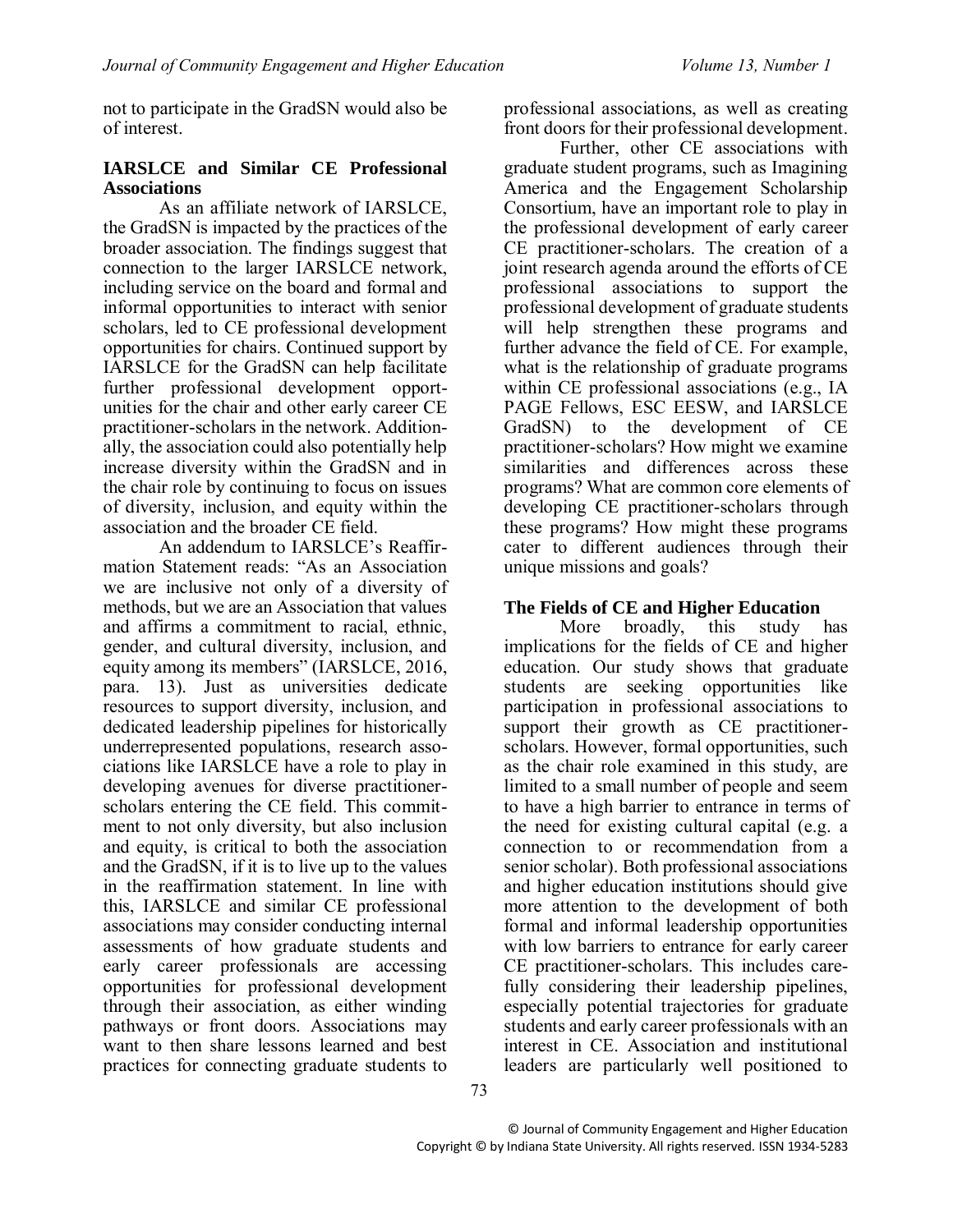advocate for these types of leadership development opportunities, including the creation of formal leadership roles designated for early career professionals that provide the space and support for capacity building and real-time impact.

Broader research agendas for the CE field also ought to include attention to the development of the next generation of CE practitioner-scholars and the role that professional associations play for both graduate students and other early career CE practitioner-scholars. Participation in professional associations should be examined as an area where competency development of early career CE practitioner-scholars can happen, in addition to the areas of work and school. This may be connected to the areas of scholarly skills and successful CE careers in Doberneck et al.'s (2017) competency model and the leading change in higher education functional area in Dostilio's (2017) competency model. Further, we note that Dostilio's competency model could also be expanded to include leading change within the field of CE and within professional associations. Likewise, widely recognized guidance on best practices, such as accreditation guidelines and the CAS Standards for Civic Engagement and Service Learning Programs, may also consider the role of professional associations in the training and development of CE practitioner-scholars.

### **CONCLUSION**

Current literature outlines competencies for CE practitioner-scholars, as well as suggested approaches to developing those competencies through educational environments. This study highlights the importance of considering professional associations as an important environment for developing the next generation of CE practitioner-scholars. This collaborative autoethnographic research study aimed to understand the motivations, experiences, and professional impacts of seven CE practitioner-scholars who served as chair of the GradSN, an affiliate network of IARSLCE. Three themes emerged from the

data demonstrating that (a) seeking connections and individual growth were both motivations and outcomes of serving as the chair; (b) our professional networks were expanded through both front doors and winding pathways; and (c) the chair role and service on the IARSLCE board contributed to our professional identity development and the ability to cultivate cultural capital within the CE field.

The study has implications for graduate students and their advisors, the GradSN and similar CE graduate programs, IARSLCE and similar CE associations, and the fields of CE and higher education. These include recognizing limited opportunities for formal leadership roles for graduate students especially those with historically marginalized identities—in CE professional associations and the importance of these roles in the development of CE competencies. We believe future research needs to include the perspectives of those in other elected roles in the GradSN and other graduate students in IARSLCE who are not connected to the GradSN. Additionally, we suggest a combined research agenda with other CE professional associations focused on the combined impact of graduate student programs within multiple professional associations. Finally, we recommend including professional associations as a key environment for future research on the development of CE practitioner-scholars.

#### REFERENCES

- Becker, S., & Paul, C. (2015). "It didn't seem like race mattered": Exploring the implications of service-learning pedagogy for reproducing or challenging color-blind racism. *Teaching Sociology*, 43(3), 184–200.
- Bourdieu, P. (1973). Cultural reproduction and social reproduction. In R. Brown (Ed.), *Knowledge, education, and cultural change* (pp. 71–84). Tavistock Publications.
- Chang, H. (2008). *Autoethnography as method*. Left Coast Press.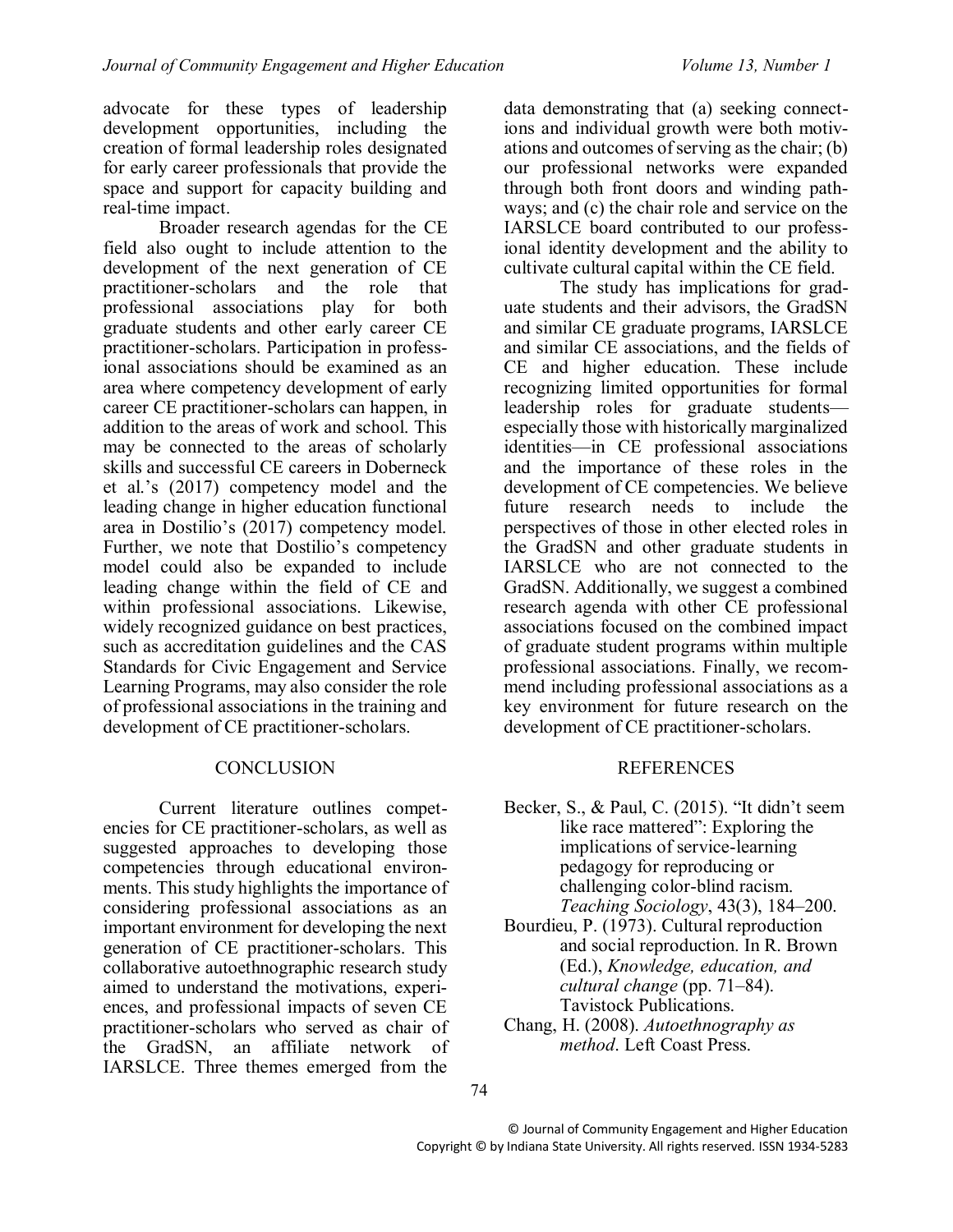Chang, H., Ngunjiri, F., & Hernandez, K. A. C. (2016). *Collaborative autoethnography*. Routledge.

- Chein, I. (1981). Appendix: An introduction to sampling. In L. H. Kidder (Ed.), *Selltiz, Wrightsman & Cook's research methods in social relations* (4th ed., pp. 418–441). Holt, Rinehart, and Winston.
- Dedoose Version 7.0.23, web application for managing, analyzing, and presenting qualitative and mixed method research data. (2016). Los Angeles, CA: SocioCultural Research Consultants, LLC www.dedoose.com
- DelNero, P. (2017). Navigating a wayward path toward public engagement. *Michigan Journal of Community Service-Learning*, 24(1), 105-108.
- Doberneck, D. M., Bargerstock, B. A., McNall, M., Van Egeren, L., & Zientek, R. (2017). Community engagement competencies for graduate and professional students: Michigan State University's approach to professional development. *Michigan Journal of Community Service Learning*, 24(1), 122-142.
- Dostilio, L. D. (2017). Planning a path forward. In L. D. Dostilio (Ed.), *The community engagement professional in higher education: A competency model for an emerging field* (pp. 27– 55). Stylus Publishing.
- Emerson, R. M., Fretz, R. I., & Shaw, L. L. (2011). *Writing ethnographic fieldnotes*. University of Chicago Press.
- Engagement Scholarship Consortium (n.d.). *Emerging Engagement Scholars Workshop*. Retrieved from https:// engagementscholarship.org/networkspartnerships/esc-partnerships/emerg ing-engagement-scholars-workshop
- Franz, N. K. (2013). Preventing graduate student heroic suicide in communitybased research: A tale of two communities. *Journal of Public Scholarship in Higher Education*, 3(1), 111-127.
- Geist-Martin, P., Gates, L., Wiering, L., Kirby, E., Houston, R., Lilly, A., & Moreno, J. (2010). Exemplifying collaborative autoethnographic practice via shared stories of motherhood. *Journal of Research Practice*, 6(1), 1–14.
- Hickmon, G. (2015). Double consciousness and the future of service-learning. *Michigan Journal of Community Service Learning*, 22(1), 86–88.
- Higgs, J. (1993). Physiotherapy, professionalism and self-directed learning. *Journal of the Singapore Physiotherapy Association*, 14(1), 8–11.
- Hughes, S., Pennington, J. L., & Makris, S. (2012). Translating autoethnography across the AERA standards: Towards understanding autoethnographic scholarship as empirical research. *Edu-cational Researcher*, 41(6), 209- 219.
- Imagining America (n.d.). About. Retrieved from<https://imaginingamerica.org/> student-engagement/history-of-page/
- IARSLCE (2016, September). *Reaffirmation statement*. [http://www.researchslce](http://www.researchslce/) .org/reaffirmation-statement/
- IARSLCE (n.d.) *Our communities*. http://ww w.researchslce.org/our-committees/
- Jaeger, A. J., Sandmann, L. R., & Kim, J. (2011). Advising graduate students doing community-engaged dissertateion research: The advisoradvisee relation-ship. *Journal of Higher Education Outreach and Engagement*, 15(4), 5-25.
- Jaeger, A. J., Tuchmayer, J. B., & Morin, S. M. (2014). The engaged dissertation: Exploring trends in doctoral student research. *Journal of Higher Education Outreach and Engagement*, 18(4), 71- 96.
- Kniffin, L. E., & Janke, E. M. (2019, October 18-20). *Frameworks to shift from "me" to "we": Partnership identity and adaptive leadership* [Workshop]. Ima-gining America. Albuquerque, NM.

75

© Journal of Community Engagement and Higher Education Copyright © by Indiana State University. All rights reserved. ISSN 1934-5283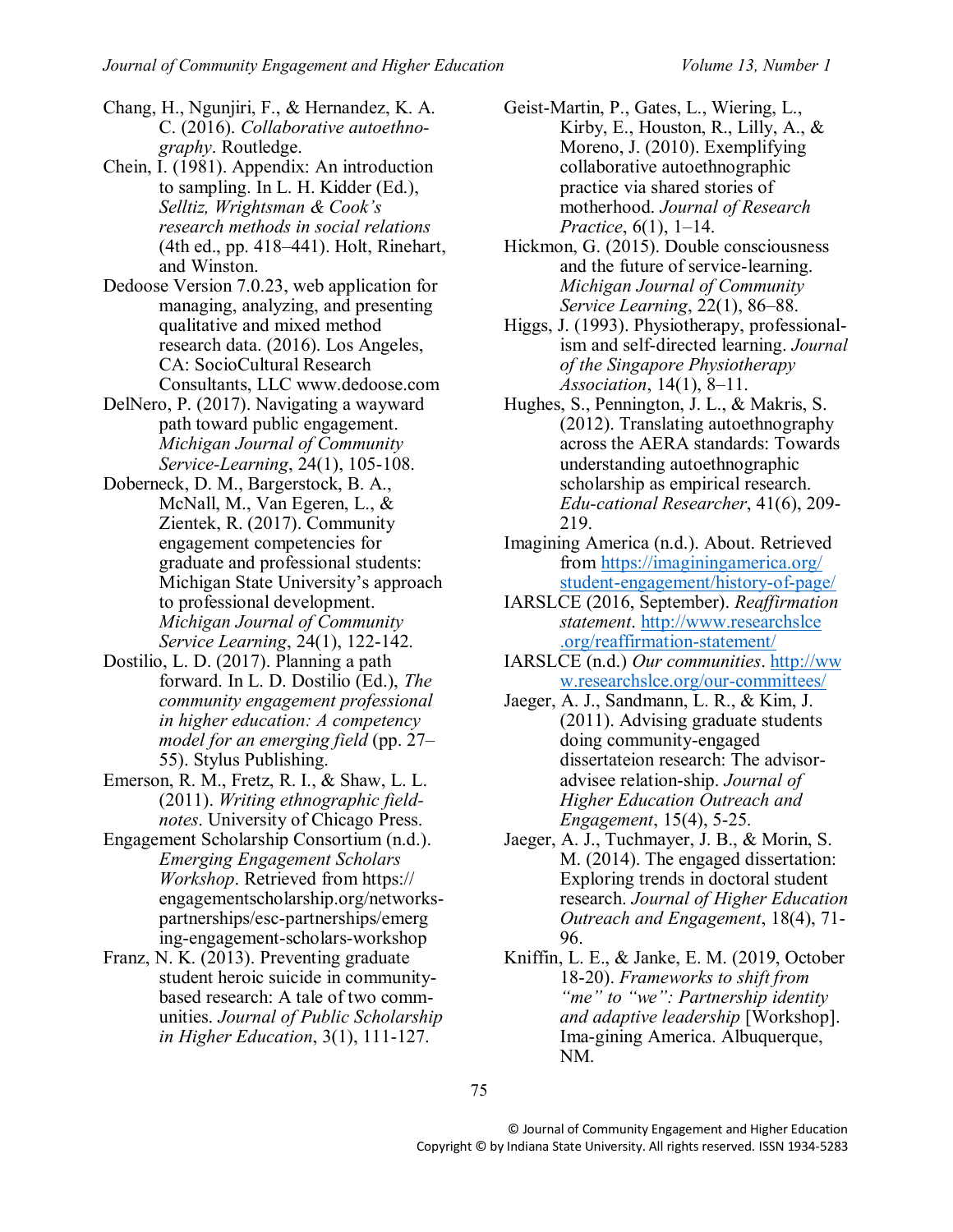- Kniffin, L. E., Shaffer, T. J., & Tolar, M. H. (2016). Winding pathways to engagement: Creating a front door. *Michigan Journal of Community Service Learning*, 23(1), 91-96.
- Kniffin, L. E., Van Schyndel, T., Fornaro, E., Muse, S., & Purcell, J. (2018, July). *Next generation practitioner-scholars navigating community-engaged professional development: A collaborative autoethnography*. Research presentation at the International Association for Research on Service-Learning and Community Engagement. New Orleans, LA.
- Lamont, M., & Lareau, A. (1988). Cultural capital: Allusions, gaps and glissandos in recent theoretical developments. *Sociological Theory*, 6(2), 153–168.
- Lapadat, J. C. (2017). Ethics in autoethnography and collaborative autoethnography. *Qualitative Inquiry*, 23(8), 589–603.
- Lareau, A., & Horvat, E. M. (1999). Moments of social inclusion and exclusion race, class, and cultural capital in family-school relationships. *Sociology of Education*, 72(1), 37–53.
- Levin, J. S., Jaeger, A. J., & Haley, K. J. (2013). Graduate student dissonance: Graduate students of color in a U.S. research university. *Journal of Diversity in Higher Education*, 6(4), 231–244.
- Levinson, B. A. U. (2011). Symbolic domination and the reproduction of inequality: Pierre Bourdieu and practice theory. In B. A. U. Levinson, J. P. K. Gross, C. Hanks, J. Heimer Dadds, K. D. Kumasi, J. Link, & D. Metro-Roland (Eds.), *Beyond critique: Rethinking critical social theories and education* (pp. 113-138). Paradigm Publishers.
- Lincoln, Y. S., & Guba, E. G. (1985). *Naturalistic inquiry*. SAGE. Merrimack College. (n.d.). *Master of Education in Community*

*Engagement*. Retrieved from [https://www.merri](https://www.merri/) mack.edu/academics/education-andsocial-policy/graduate/communityengagement/

- Michigan State University (n.d.). *Graduate Certificate in Community Engagement*. Retrieved from [https://gradcert.](https://gradcert/)engage.msu.edu/
- Miles, M. B. & Huberman, A. M (1994). *Qualitative data analysis*. SAGE.
- Morin, S. M., Jaeger, A. J., & O'Meara, K. (2016). The state of community engagement in graduate education: Reflecting on 10 years of progress. *Journal of Higher Education Outreach and Engagement*, 20(1), 151-156.
- Ngunjiri, F. W., Hernandez, K. A. C., & Chang, H. (2010). Living autoethnography: Connecting life and research. *Journal of Research Practice*, 6(1), Article E1.
- Noy, S., & Ray, R. (2012). Graduate students' perceptions of their advisors: Is there systemic disadvantage in mentorship? *The Journal of Higher Education*, 83(6), 876–914.
- O'Meara, K. (2008a). Graduate education and community engagement. *New Directions for Teaching and Learning*, 113(1), 27-42.
- O'Meara, K. (2008b). Motivation for faculty community engagement: Learning from exemplars. *Journal from Higher Education Outreach and Engagement*, 12(1), 7-29.
- O'Meara, K., & Jager, A. J., (2006). Preparing future faculty for community engagement: Barriers, facilitators, models, and recommendations. *Journal of Higher Education Outreach and Engagement*, 11(4), 3-26.
- Post, M. A., Ward, E., Longo, N. V., & Saltmarsh, J. (Eds.). (2016). *Publicly engaged scholars: Next-generation*